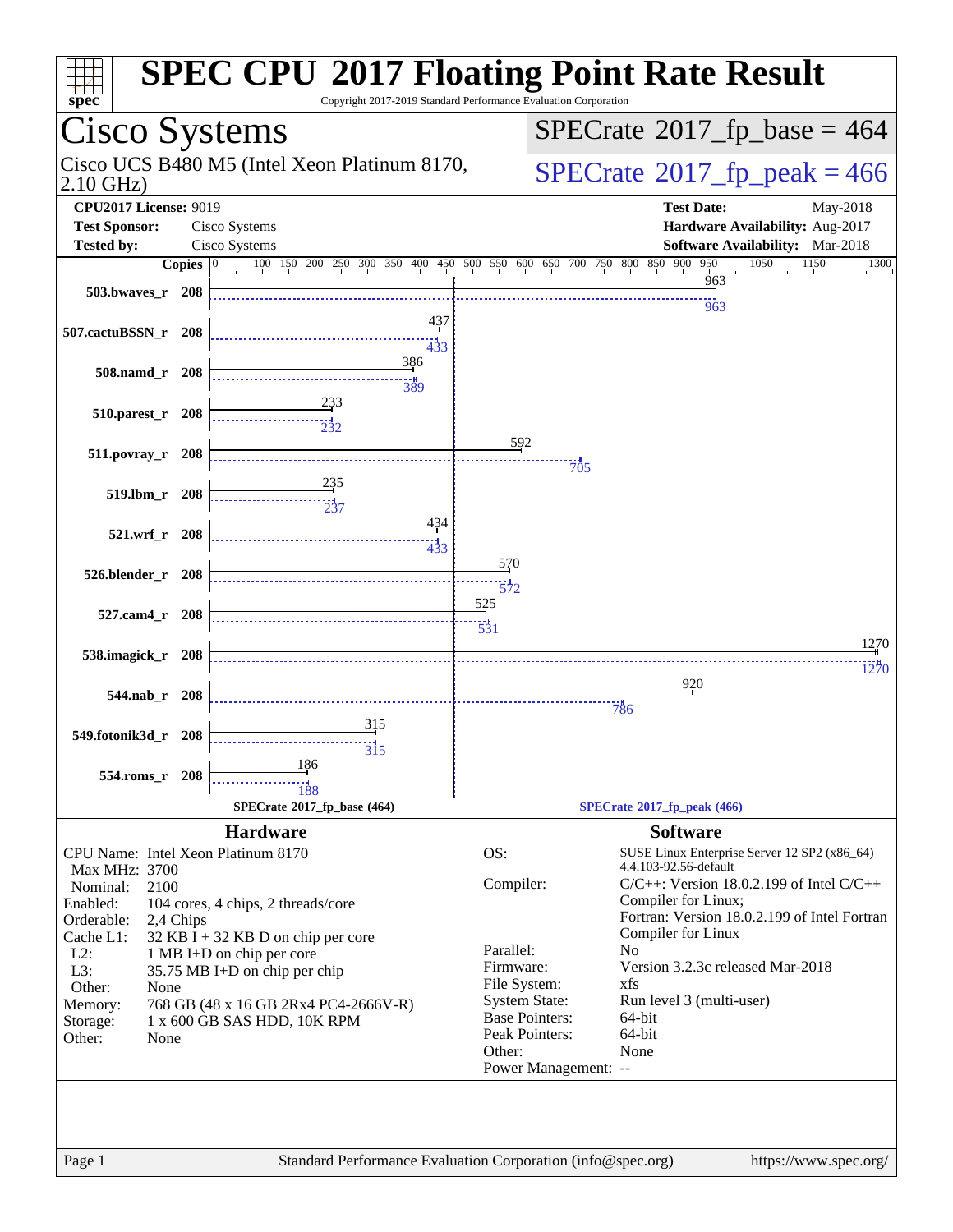

Copyright 2017-2019 Standard Performance Evaluation Corporation

# Cisco Systems

Cisco UCS B480 M5 (Intel Xeon Platinum 8170,  $\vert$ [SPECrate](http://www.spec.org/auto/cpu2017/Docs/result-fields.html#SPECrate2017fppeak)®[2017\\_fp\\_peak = 4](http://www.spec.org/auto/cpu2017/Docs/result-fields.html#SPECrate2017fppeak)66

 $SPECTate$ <sup>®</sup>[2017\\_fp\\_base =](http://www.spec.org/auto/cpu2017/Docs/result-fields.html#SPECrate2017fpbase) 464

2.10 GHz)

**[CPU2017 License:](http://www.spec.org/auto/cpu2017/Docs/result-fields.html#CPU2017License)** 9019 **[Test Date:](http://www.spec.org/auto/cpu2017/Docs/result-fields.html#TestDate)** May-2018

**[Test Sponsor:](http://www.spec.org/auto/cpu2017/Docs/result-fields.html#TestSponsor)** Cisco Systems **[Hardware Availability:](http://www.spec.org/auto/cpu2017/Docs/result-fields.html#HardwareAvailability)** Aug-2017 **[Tested by:](http://www.spec.org/auto/cpu2017/Docs/result-fields.html#Testedby)** Cisco Systems **[Software Availability:](http://www.spec.org/auto/cpu2017/Docs/result-fields.html#SoftwareAvailability)** Mar-2018

#### **[Results Table](http://www.spec.org/auto/cpu2017/Docs/result-fields.html#ResultsTable)**

|                                   | <b>Base</b>   |                |       |                | <b>Peak</b>  |                |       |               |                |              |                |              |                |              |
|-----------------------------------|---------------|----------------|-------|----------------|--------------|----------------|-------|---------------|----------------|--------------|----------------|--------------|----------------|--------------|
| <b>Benchmark</b>                  | <b>Copies</b> | <b>Seconds</b> | Ratio | <b>Seconds</b> | <b>Ratio</b> | <b>Seconds</b> | Ratio | <b>Copies</b> | <b>Seconds</b> | <b>Ratio</b> | <b>Seconds</b> | <b>Ratio</b> | <b>Seconds</b> | <b>Ratio</b> |
| 503.bwaves_r                      | 208           | 2167           | 963   | 2167           | 963          | 2166           | 963   | 208           | 2166           | 963          | 2167           | 962          | 2167           | 963          |
| 507.cactuBSSN r                   | 208           | 602            | 438   | 603            | 437          | 604            | 436   | 208           | 607            | 434          | 608            | 433          | 608            | 433          |
| $508$ .namd $r$                   | 208           | 511            | 386   | 510            | 388          | 513            | 385   | 208           | 508            | 389          | 510            | 387          | 503            | 393          |
| $510.parest_r$                    | 208           | 2354           | 231   | 2332           | 233          | 2338           | 233   | 208           | 2352           | 231          | 2341           | 232          | 2348           | 232          |
| 511.povray_r                      | 208           | 821            | 592   | 819            | 593          | 820            | 592   | 208           | 687            | 707          | 690            | 704          | 689            | 705          |
| 519.1bm r                         | 208           | 933            | 235   | 933            | 235          | 933            | 235   | 208           | 922            | 238          | 925            | 237          | 923            | 237          |
| $521$ .wrf r                      | 208           | 1079           | 432   | 1074           | 434          | 1074           | 434   | 208           | 1072           | 435          | 1075           | 433          | 1075           | 433          |
| 526.blender r                     | 208           | 556            | 570   | 556            | 570          | 556            | 570   | 208           | 554            | 572          | 553            | 573          | 555            | 571          |
| $527$ .cam $4r$                   | 208           | 693            | 525   | 692            | 526          | 693            | 525   | 208           | 685            | 531          | 682            | 534          | 686            | 530          |
| 538.imagick_r                     | 208           | 407            | 1270  | 409            | 1270         | 407            | 1270  | 208           | 406            | 1280         | 407            | 1270         | 407            | 1270         |
| 544.nab r                         | 208           | 381            | 920   | 381            | 920          | 381            | 918   | 208           | 445            | 786          | 444            | 788          | 447            | 783          |
| 549.fotonik3d r                   | 208           | 2576           | 315   | 2573           | 315          | 2569           | 316   | 208           | 2565           | 316          | 2574           | 315          | 2570           | 315          |
| $554$ .roms $r$                   | 208           | 1774           | 186   | 1785           | 185          | 1773           | 186   | 208           | 1755           | 188          | 1758           | 188          | 1760           | 188          |
| $SPECrate*2017_fp\_base =$<br>464 |               |                |       |                |              |                |       |               |                |              |                |              |                |              |

**[SPECrate](http://www.spec.org/auto/cpu2017/Docs/result-fields.html#SPECrate2017fppeak)[2017\\_fp\\_peak =](http://www.spec.org/auto/cpu2017/Docs/result-fields.html#SPECrate2017fppeak) 466**

Results appear in the [order in which they were run](http://www.spec.org/auto/cpu2017/Docs/result-fields.html#RunOrder). Bold underlined text [indicates a median measurement](http://www.spec.org/auto/cpu2017/Docs/result-fields.html#Median).

#### **[Submit Notes](http://www.spec.org/auto/cpu2017/Docs/result-fields.html#SubmitNotes)**

 The taskset mechanism was used to bind copies to processors. The config file option 'submit' was used to generate taskset commands to bind each copy to a specific processor. For details, please see the config file.

#### **[Operating System Notes](http://www.spec.org/auto/cpu2017/Docs/result-fields.html#OperatingSystemNotes)**

Stack size set to unlimited using "ulimit -s unlimited"

#### **[General Notes](http://www.spec.org/auto/cpu2017/Docs/result-fields.html#GeneralNotes)**

Environment variables set by runcpu before the start of the run: LD\_LIBRARY\_PATH = "/home/cpu2017/lib/ia32:/home/cpu2017/lib/intel64:/home/cpu2017/je5.0.1-32:/home/cpu2017/je5.0.1-64"

 Binaries compiled on a system with 1x Intel Core i7-4790 CPU + 32GB RAM memory using Redhat Enterprise Linux 7.4 Transparent Huge Pages enabled by default Prior to runcpu invocation Filesystem page cache synced and cleared with: sync; echo 3> /proc/sys/vm/drop\_caches Yes: The test sponsor attests, as of date of publication, that CVE-2017-5754 (Meltdown) is mitigated in the system as tested and documented. Yes: The test sponsor attests, as of date of publication, that CVE-2017-5753 (Spectre variant 1) is mitigated in the system as tested and documented.

| Page 2 | Standard Performance Evaluation Corporation (info@spec.org) | https://www.spec.org/ |
|--------|-------------------------------------------------------------|-----------------------|
|--------|-------------------------------------------------------------|-----------------------|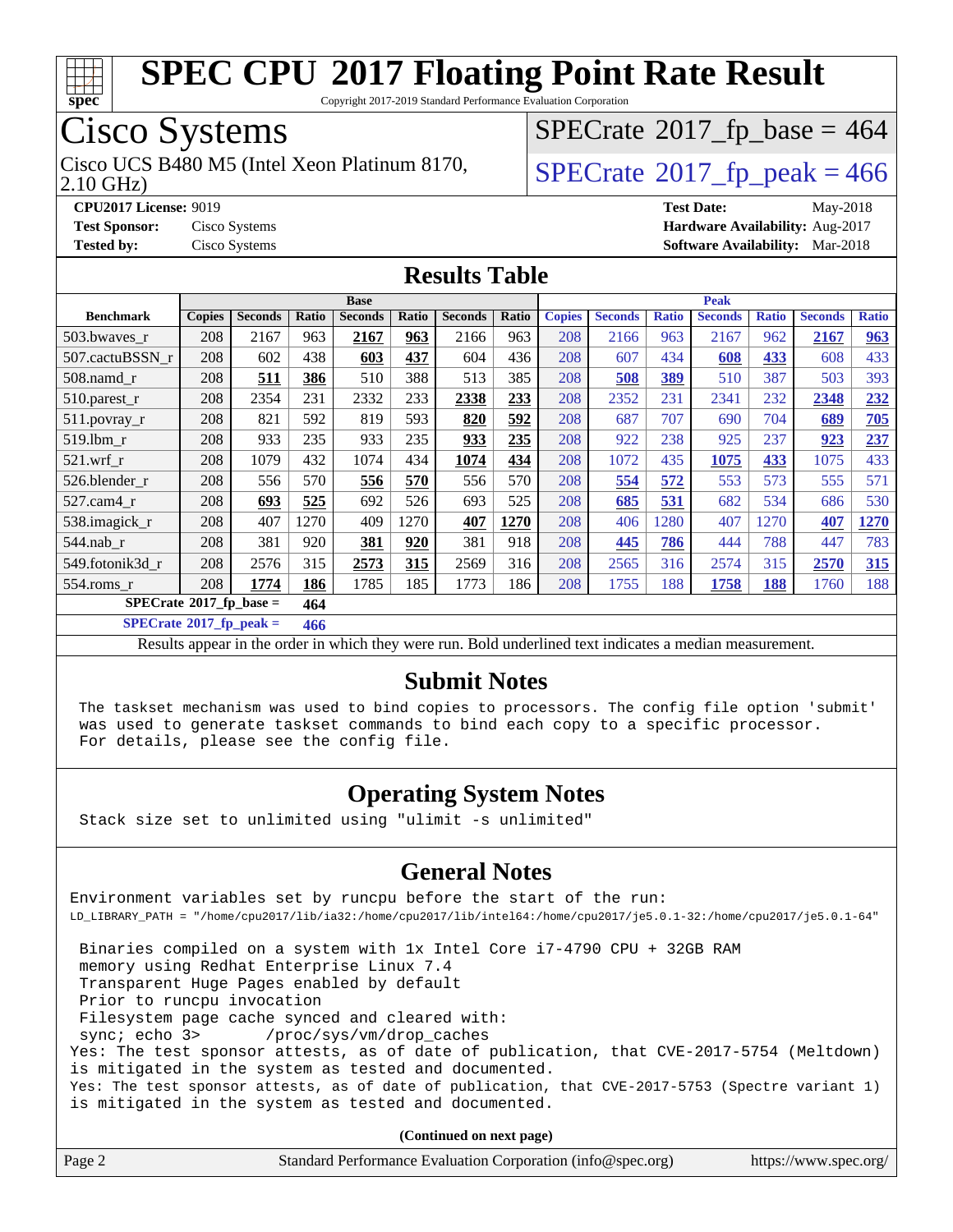

Copyright 2017-2019 Standard Performance Evaluation Corporation

# Cisco Systems

Cisco UCS B480 M5 (Intel Xeon Platinum 8170,<br>2.10 GHz)

 $SPECTate$ <sup>®</sup>[2017\\_fp\\_base =](http://www.spec.org/auto/cpu2017/Docs/result-fields.html#SPECrate2017fpbase) 464

 $SPECTate<sup>®</sup>2017<sub>fr</sub>peak =  $466$$ 

**[Test Sponsor:](http://www.spec.org/auto/cpu2017/Docs/result-fields.html#TestSponsor)** Cisco Systems **[Hardware Availability:](http://www.spec.org/auto/cpu2017/Docs/result-fields.html#HardwareAvailability)** Aug-2017 **[Tested by:](http://www.spec.org/auto/cpu2017/Docs/result-fields.html#Testedby)** Cisco Systems **Cisco Systems [Software Availability:](http://www.spec.org/auto/cpu2017/Docs/result-fields.html#SoftwareAvailability)** Mar-2018

**[CPU2017 License:](http://www.spec.org/auto/cpu2017/Docs/result-fields.html#CPU2017License)** 9019 **[Test Date:](http://www.spec.org/auto/cpu2017/Docs/result-fields.html#TestDate)** May-2018

#### **[General Notes \(Continued\)](http://www.spec.org/auto/cpu2017/Docs/result-fields.html#GeneralNotes)**

Yes: The test sponsor attests, as of date of publication, that CVE-2017-5715 (Spectre variant 2) is mitigated in the system as tested and documented.

#### **[Platform Notes](http://www.spec.org/auto/cpu2017/Docs/result-fields.html#PlatformNotes)**

Page 3 Standard Performance Evaluation Corporation [\(info@spec.org\)](mailto:info@spec.org) <https://www.spec.org/> BIOS Settings: Intel HyperThreading Technology set to Enabled CPU performance set to Enterprise Power Performance Tuning set to OS Controls SNC set to Enabled IMC Interleaving set to 1-way Interleave Patrol Scrub set to Disabled Sysinfo program /home/cpu2017/bin/sysinfo Rev: r5797 of 2017-06-14 96c45e4568ad54c135fd618bcc091c0f running on linux-xy4f Wed May 9 05:06:53 2018 SUT (System Under Test) info as seen by some common utilities. For more information on this section, see <https://www.spec.org/cpu2017/Docs/config.html#sysinfo> From /proc/cpuinfo model name : Intel(R) Xeon(R) Platinum 8170 CPU @ 2.10GHz 4 "physical id"s (chips) 208 "processors" cores, siblings (Caution: counting these is hw and system dependent. The following excerpts from /proc/cpuinfo might not be reliable. Use with caution.) cpu cores : 26 siblings : 52 physical 0: cores 0 1 2 3 4 5 6 8 9 10 11 12 13 16 17 18 19 20 21 22 24 25 26 27 28 29 physical 1: cores 0 1 2 3 4 5 6 8 9 10 11 12 13 16 17 18 19 20 21 22 24 25 26 27 28 29 physical 2: cores 0 1 2 3 4 5 6 8 9 10 11 12 13 16 17 18 19 20 21 22 24 25 26 27 28 29 physical 3: cores 0 1 2 3 4 5 6 8 9 10 11 12 13 16 17 18 19 20 21 22 24 25 26 27 28 29 From lscpu: Architecture: x86\_64 CPU op-mode(s): 32-bit, 64-bit Byte Order: Little Endian CPU(s): 208 On-line CPU(s) list: 0-207 Thread(s) per core: 2 Core(s) per socket: 26 **(Continued on next page)**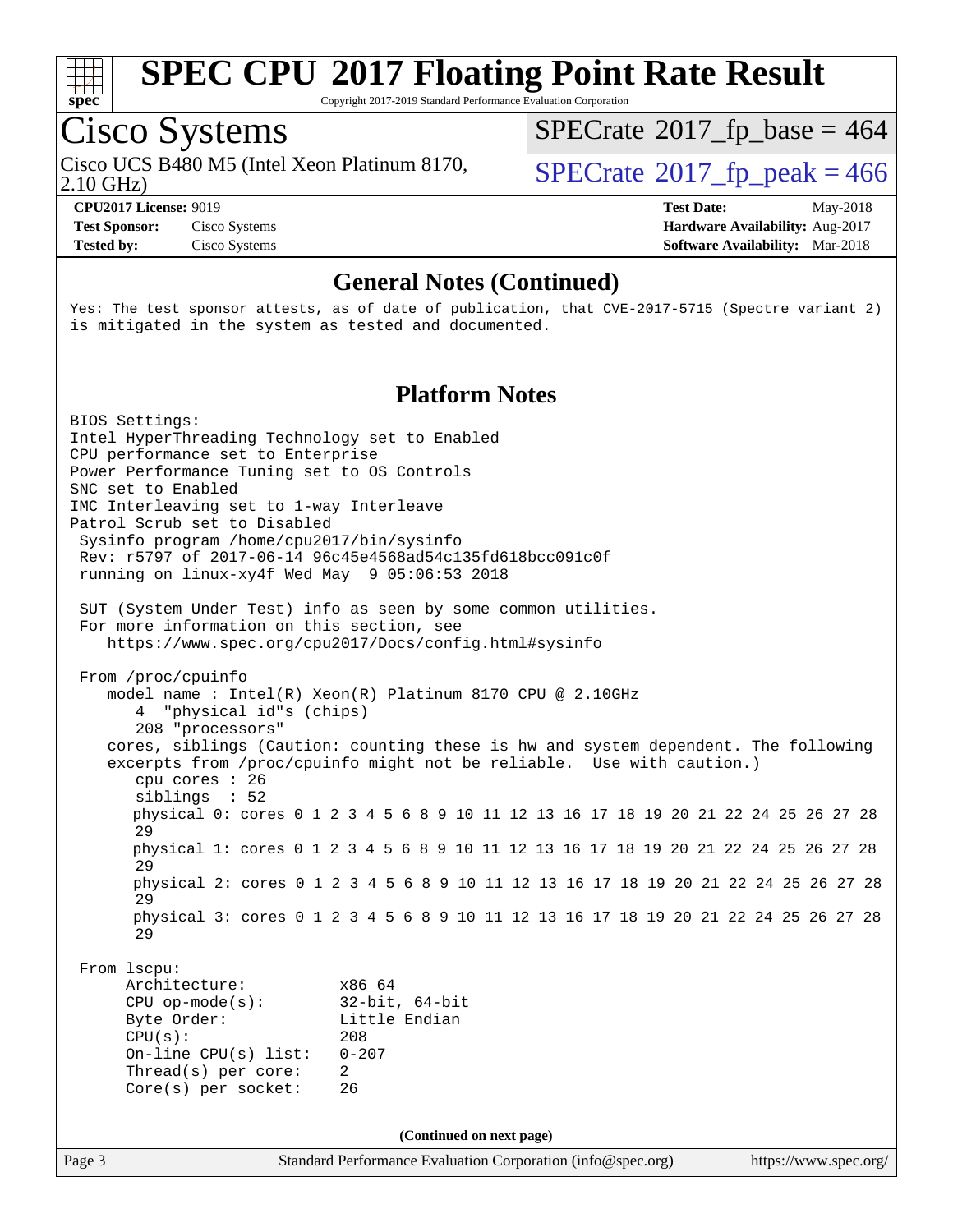

Cisco Systems

# **[SPEC CPU](http://www.spec.org/auto/cpu2017/Docs/result-fields.html#SPECCPU2017FloatingPointRateResult)[2017 Floating Point Rate Result](http://www.spec.org/auto/cpu2017/Docs/result-fields.html#SPECCPU2017FloatingPointRateResult)**

 $SPECrate$ <sup>®</sup>[2017\\_fp\\_base =](http://www.spec.org/auto/cpu2017/Docs/result-fields.html#SPECrate2017fpbase) 464

Copyright 2017-2019 Standard Performance Evaluation Corporation

Cisco UCS B480 M5 (Intel Xeon Platinum 8170,<br>2.10 GHz)  $SPECTate<sup>®</sup>2017<sub>fr</sub>peak =  $466$$ **[CPU2017 License:](http://www.spec.org/auto/cpu2017/Docs/result-fields.html#CPU2017License)** 9019 **[Test Date:](http://www.spec.org/auto/cpu2017/Docs/result-fields.html#TestDate)** May-2018 **[Test Sponsor:](http://www.spec.org/auto/cpu2017/Docs/result-fields.html#TestSponsor)** Cisco Systems **[Hardware Availability:](http://www.spec.org/auto/cpu2017/Docs/result-fields.html#HardwareAvailability)** Aug-2017 **[Tested by:](http://www.spec.org/auto/cpu2017/Docs/result-fields.html#Testedby)** Cisco Systems **[Software Availability:](http://www.spec.org/auto/cpu2017/Docs/result-fields.html#SoftwareAvailability)** Mar-2018 **[Platform Notes \(Continued\)](http://www.spec.org/auto/cpu2017/Docs/result-fields.html#PlatformNotes)** Socket(s): 4 NUMA node(s): 8 Vendor ID: GenuineIntel CPU family: 6 Model: 85 Model name: Intel(R) Xeon(R) Platinum 8170 CPU @ 2.10GHz Stepping: 4 CPU MHz: 1000.042 CPU max MHz: 3700.0000 CPU min MHz: 1000.0000 BogoMIPS: 4199.98 Virtualization: VT-x L1d cache: 32K L1i cache: 32K L2 cache: 1024K L3 cache: 36608K NUMA node0 CPU(s): 0-3,7-9,13-15,20-22,104-107,111-113,117-119,124-126 NUMA node1 CPU(s): 4-6,10-12,16-19,23-25,108-110,114-116,120-123,127-129 NUMA node2 CPU(s): 26-29,33-35,39-41,46-48,130-133,137-139,143-145,150-152 NUMA node3 CPU(s): 30-32,36-38,42-45,49-51,134-136,140-142,146-149,153-155 NUMA node4 CPU(s): 52-55,59-61,65-67,72-74,156-159,163-165,169-171,176-178 NUMA node5 CPU(s): 56-58,62-64,68-71,75-77,160-162,166-168,172-175,179-181 NUMA node6 CPU(s): 78-81,85-87,91-93,98-100,182-185,189-191,195-197,202-204 NUMA node7 CPU(s): 82-84,88-90,94-97,101-103,186-188,192-194,198-201,205-207 Flags: fpu vme de pse tsc msr pae mce cx8 apic sep mtrr pge mca cmov pat pse36 clflush dts acpi mmx fxsr sse sse2 ss ht tm pbe syscall nx pdpe1gb rdtscp lm constant\_tsc art arch\_perfmon pebs bts rep\_good nopl xtopology nonstop\_tsc aperfmperf eagerfpu pni pclmulqdq dtes64 monitor ds\_cpl vmx smx est tm2 ssse3 sdbg fma cx16 xtpr pdcm pcid dca sse4\_1 sse4\_2 x2apic movbe popcnt tsc\_deadline\_timer aes xsave avx f16c rdrand lahf\_lm abm 3dnowprefetch ida arat epb invpcid\_single pln pts dtherm hwp hwp\_act\_window hwp\_epp hwp\_pkg\_req intel\_pt spec\_ctrl kaiser tpr\_shadow vnmi flexpriority ept vpid fsgsbase tsc\_adjust bmi1 hle avx2 smep bmi2 erms invpcid rtm cqm mpx avx512f avx512dq rdseed adx smap clflushopt clwb avx512cd avx512bw avx512vl xsaveopt xsavec xgetbv1 cqm\_llc cqm\_occup\_llc /proc/cpuinfo cache data cache size : 36608 KB From numactl --hardware WARNING: a numactl 'node' might or might not correspond to a physical chip. available: 8 nodes (0-7) node 0 cpus: 0 1 2 3 7 8 9 13 14 15 20 21 22 104 105 106 107 111 112 113 117 118 119 124 125 126 node 0 size: 95326 MB node 0 free: 95155 MB node 1 cpus: 4 5 6 10 11 12 16 17 18 19 23 24 25 108 109 110 114 115 116 120 121 122 123 127 128 129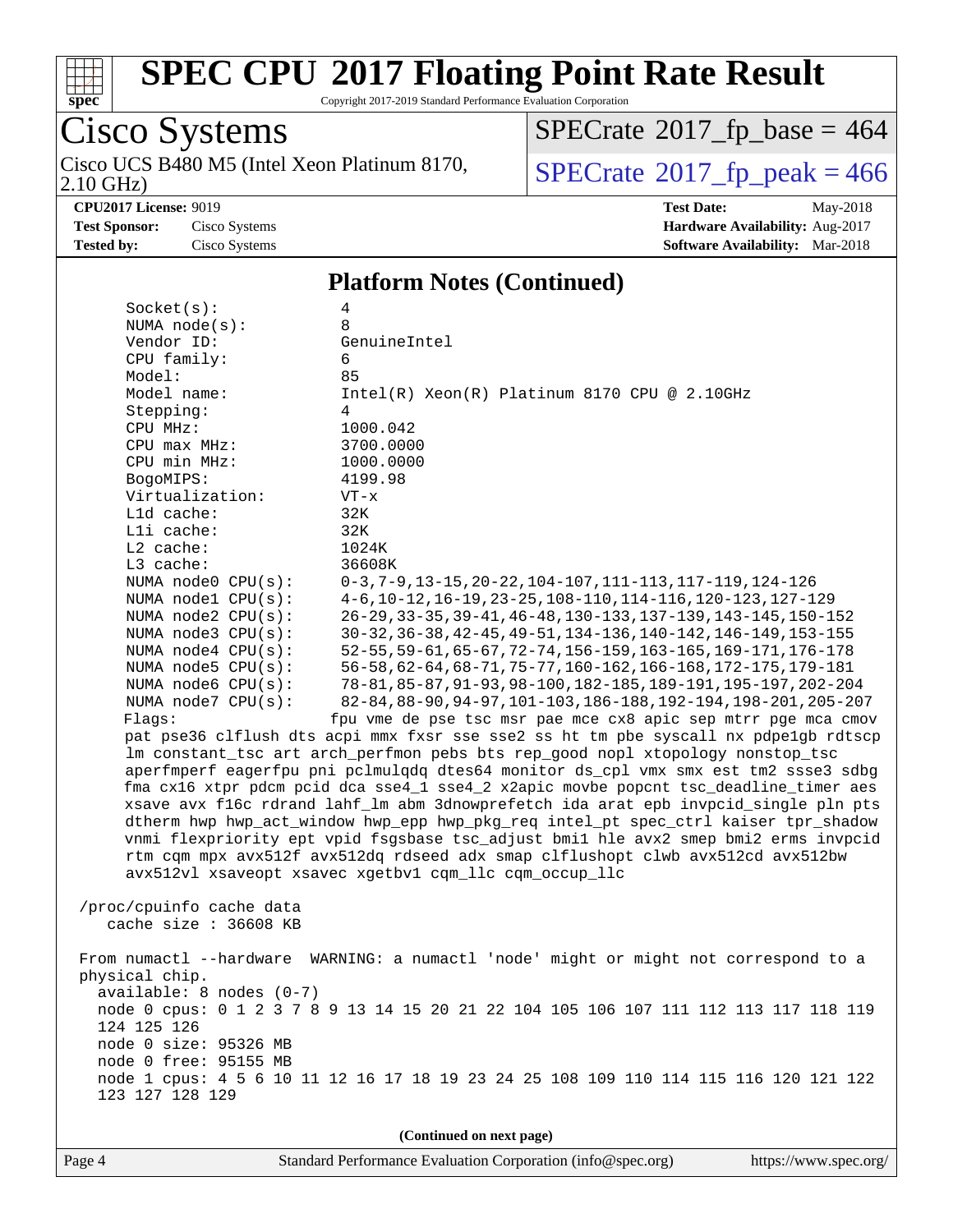

Copyright 2017-2019 Standard Performance Evaluation Corporation

# Cisco Systems

2.10 GHz) Cisco UCS B480 M5 (Intel Xeon Platinum 8170,  $\vert$ [SPECrate](http://www.spec.org/auto/cpu2017/Docs/result-fields.html#SPECrate2017fppeak)®[2017\\_fp\\_peak = 4](http://www.spec.org/auto/cpu2017/Docs/result-fields.html#SPECrate2017fppeak)66

 $SPECTate$ <sup>®</sup>[2017\\_fp\\_base =](http://www.spec.org/auto/cpu2017/Docs/result-fields.html#SPECrate2017fpbase) 464

**[CPU2017 License:](http://www.spec.org/auto/cpu2017/Docs/result-fields.html#CPU2017License)** 9019 **[Test Date:](http://www.spec.org/auto/cpu2017/Docs/result-fields.html#TestDate)** May-2018 **[Test Sponsor:](http://www.spec.org/auto/cpu2017/Docs/result-fields.html#TestSponsor)** Cisco Systems **[Hardware Availability:](http://www.spec.org/auto/cpu2017/Docs/result-fields.html#HardwareAvailability)** Aug-2017 **[Tested by:](http://www.spec.org/auto/cpu2017/Docs/result-fields.html#Testedby)** Cisco Systems **[Software Availability:](http://www.spec.org/auto/cpu2017/Docs/result-fields.html#SoftwareAvailability)** Mar-2018

#### **[Platform Notes \(Continued\)](http://www.spec.org/auto/cpu2017/Docs/result-fields.html#PlatformNotes)**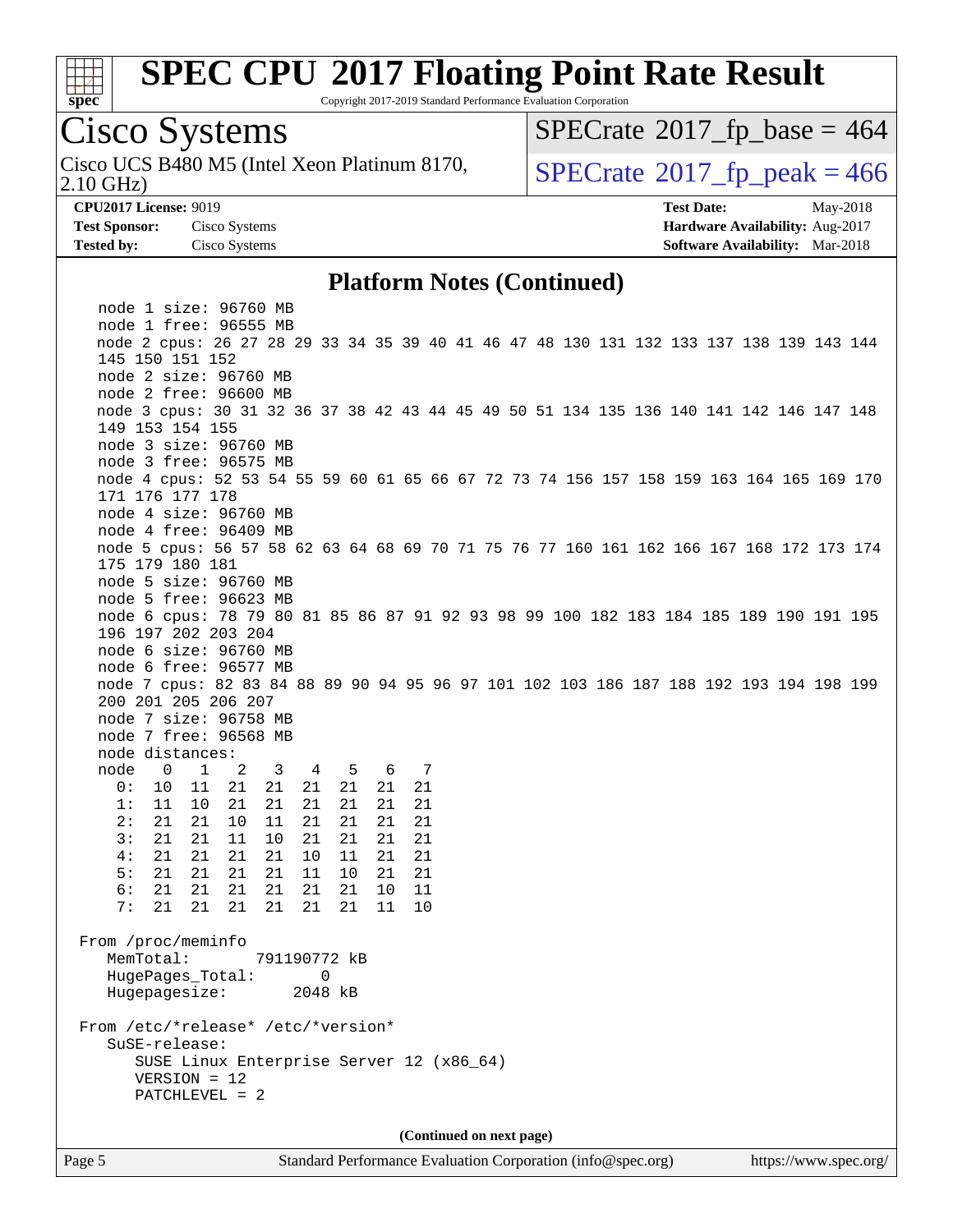

Copyright 2017-2019 Standard Performance Evaluation Corporation

# Cisco Systems

2.10 GHz) Cisco UCS B480 M5 (Intel Xeon Platinum 8170,  $\vert$ [SPECrate](http://www.spec.org/auto/cpu2017/Docs/result-fields.html#SPECrate2017fppeak)®[2017\\_fp\\_peak = 4](http://www.spec.org/auto/cpu2017/Docs/result-fields.html#SPECrate2017fppeak)66

 $SPECTate$ <sup>®</sup>[2017\\_fp\\_base =](http://www.spec.org/auto/cpu2017/Docs/result-fields.html#SPECrate2017fpbase) 464

**[Test Sponsor:](http://www.spec.org/auto/cpu2017/Docs/result-fields.html#TestSponsor)** Cisco Systems **Cisco Systems [Hardware Availability:](http://www.spec.org/auto/cpu2017/Docs/result-fields.html#HardwareAvailability)** Aug-2017 **[Tested by:](http://www.spec.org/auto/cpu2017/Docs/result-fields.html#Testedby)** Cisco Systems **[Software Availability:](http://www.spec.org/auto/cpu2017/Docs/result-fields.html#SoftwareAvailability)** Mar-2018

**[CPU2017 License:](http://www.spec.org/auto/cpu2017/Docs/result-fields.html#CPU2017License)** 9019 **[Test Date:](http://www.spec.org/auto/cpu2017/Docs/result-fields.html#TestDate)** May-2018

#### **[Platform Notes \(Continued\)](http://www.spec.org/auto/cpu2017/Docs/result-fields.html#PlatformNotes)**

 # This file is deprecated and will be removed in a future service pack or release. # Please check /etc/os-release for details about this release. os-release: NAME="SLES" VERSION="12-SP2" VERSION\_ID="12.2" PRETTY\_NAME="SUSE Linux Enterprise Server 12 SP2" ID="sles" ANSI\_COLOR="0;32" CPE\_NAME="cpe:/o:suse:sles:12:sp2" uname -a: Linux linux-xy4f 4.4.103-92.56-default #1 SMP Wed Dec 27 16:24:31 UTC 2017 (2fd2155) x86\_64 x86\_64 x86\_64 GNU/Linux run-level 3 Jan 28 21:41 SPEC is set to: /home/cpu2017 Filesystem Type Size Used Avail Use% Mounted on /dev/sda1 xfs 224G 55G 170G 25% / Additional information from dmidecode follows. WARNING: Use caution when you interpret this section. The 'dmidecode' program reads system data which is "intended to allow hardware to be accurately determined", but the intent may not be met, as there are frequent changes to hardware, firmware, and the "DMTF SMBIOS" standard. BIOS Cisco Systems, Inc. B480M5.3.2.3c.0.0307181316 03/07/2018 Memory: 48x 0xCE00 M393A2G40EB2-CTD 16 GB 2 rank 2666 (End of data from sysinfo program) **[Compiler Version Notes](http://www.spec.org/auto/cpu2017/Docs/result-fields.html#CompilerVersionNotes)** ============================================================================== C | 519.lbm\_r(base, peak) 538.imagick\_r(base, peak) | 544.nab\_r(base, peak) ----------------------------------------------------------------------------- icc (ICC) 18.0.2 20180210 Copyright (C) 1985-2018 Intel Corporation. All rights reserved. ------------------------------------------------------------------------------ ==============================================================================  $C++$  | 508.namd\_r(base, peak) 510.parest\_r(base, peak) ----------------------------------------------------------------------------- icpc (ICC) 18.0.2 20180210

Copyright (C) 1985-2018 Intel Corporation. All rights reserved.

| Standard Performance Evaluation Corporation (info@spec.org)<br>https://www.spec.org/ |
|--------------------------------------------------------------------------------------|
|                                                                                      |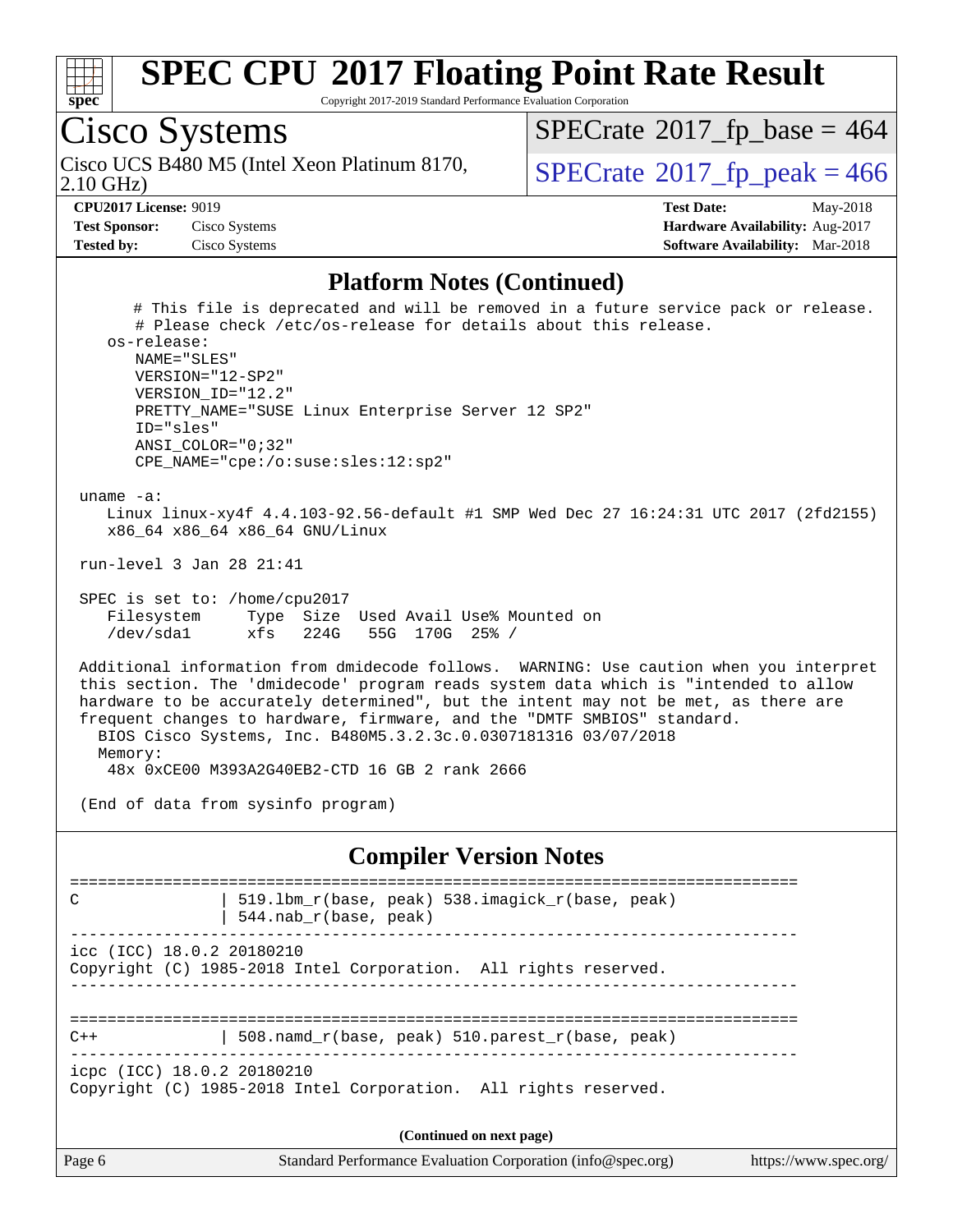| Sì<br>Dе<br>Ľ |  |  |  |  |  |  |
|---------------|--|--|--|--|--|--|

Copyright 2017-2019 Standard Performance Evaluation Corporation

| Cisco Systems                                                             |                                                                                                                                                                     |                                           | $SPECrate^{\circ}2017$ fp base = 464                 |                                                                                |
|---------------------------------------------------------------------------|---------------------------------------------------------------------------------------------------------------------------------------------------------------------|-------------------------------------------|------------------------------------------------------|--------------------------------------------------------------------------------|
| $2.10$ GHz)                                                               | Cisco UCS B480 M5 (Intel Xeon Platinum 8170,                                                                                                                        |                                           | $SPECTate$ <sup>®</sup> 2017_fp_peak = 466           |                                                                                |
| <b>CPU2017 License: 9019</b><br><b>Test Sponsor:</b><br><b>Tested by:</b> | Cisco Systems<br><b>Cisco Systems</b>                                                                                                                               |                                           | <b>Test Date:</b>                                    | May-2018<br>Hardware Availability: Aug-2017<br>Software Availability: Mar-2018 |
|                                                                           |                                                                                                                                                                     | <b>Compiler Version Notes (Continued)</b> |                                                      |                                                                                |
| $C++$ , $C$                                                               | $511.povray_r(base, peak) 526.blender_r(base, peak)$                                                                                                                |                                           |                                                      |                                                                                |
|                                                                           |                                                                                                                                                                     |                                           |                                                      |                                                                                |
|                                                                           | icpc (ICC) 18.0.2 20180210<br>Copyright (C) 1985-2018 Intel Corporation. All rights reserved.<br>icc (ICC) 18.0.2 20180210                                          |                                           |                                                      |                                                                                |
|                                                                           | Copyright (C) 1985-2018 Intel Corporation. All rights reserved.                                                                                                     |                                           |                                                      |                                                                                |
|                                                                           | $C++$ , C, Fortran   507.cactuBSSN_r(base, peak)                                                                                                                    |                                           |                                                      |                                                                                |
|                                                                           | icpc (ICC) 18.0.2 20180210<br>Copyright (C) 1985-2018 Intel Corporation. All rights reserved.<br>icc (ICC) 18.0.2 20180210                                          |                                           |                                                      |                                                                                |
|                                                                           | Copyright (C) 1985-2018 Intel Corporation. All rights reserved.<br>ifort (IFORT) 18.0.2 20180210<br>Copyright (C) 1985-2018 Intel Corporation. All rights reserved. |                                           |                                                      |                                                                                |
|                                                                           |                                                                                                                                                                     |                                           |                                                      |                                                                                |
| Fortran                                                                   | 554.roms_r(base, peak)                                                                                                                                              |                                           | 503.bwaves_r(base, peak) 549.fotonik3d_r(base, peak) |                                                                                |
|                                                                           | ifort (IFORT) 18.0.2 20180210<br>Copyright (C) 1985-2018 Intel Corporation. All rights reserved.                                                                    |                                           |                                                      |                                                                                |
|                                                                           |                                                                                                                                                                     |                                           |                                                      |                                                                                |
| Fortran, C                                                                | 521.wrf_r(base, peak) 527.cam4_r(base, peak)                                                                                                                        |                                           |                                                      |                                                                                |
|                                                                           | ifort (IFORT) 18.0.2 20180210<br>Copyright (C) 1985-2018 Intel Corporation. All rights reserved.                                                                    |                                           |                                                      |                                                                                |
|                                                                           | icc (ICC) 18.0.2 20180210                                                                                                                                           |                                           |                                                      |                                                                                |

### **[Base Compiler Invocation](http://www.spec.org/auto/cpu2017/Docs/result-fields.html#BaseCompilerInvocation)**

[C benchmarks](http://www.spec.org/auto/cpu2017/Docs/result-fields.html#Cbenchmarks): [icc -m64 -std=c11](http://www.spec.org/cpu2017/results/res2018q2/cpu2017-20180515-05676.flags.html#user_CCbase_intel_icc_64bit_c11_33ee0cdaae7deeeab2a9725423ba97205ce30f63b9926c2519791662299b76a0318f32ddfffdc46587804de3178b4f9328c46fa7c2b0cd779d7a61945c91cd35)

[C++ benchmarks:](http://www.spec.org/auto/cpu2017/Docs/result-fields.html#CXXbenchmarks) [icpc -m64](http://www.spec.org/cpu2017/results/res2018q2/cpu2017-20180515-05676.flags.html#user_CXXbase_intel_icpc_64bit_4ecb2543ae3f1412ef961e0650ca070fec7b7afdcd6ed48761b84423119d1bf6bdf5cad15b44d48e7256388bc77273b966e5eb805aefd121eb22e9299b2ec9d9)

**(Continued on next page)**

Page 7 Standard Performance Evaluation Corporation [\(info@spec.org\)](mailto:info@spec.org) <https://www.spec.org/>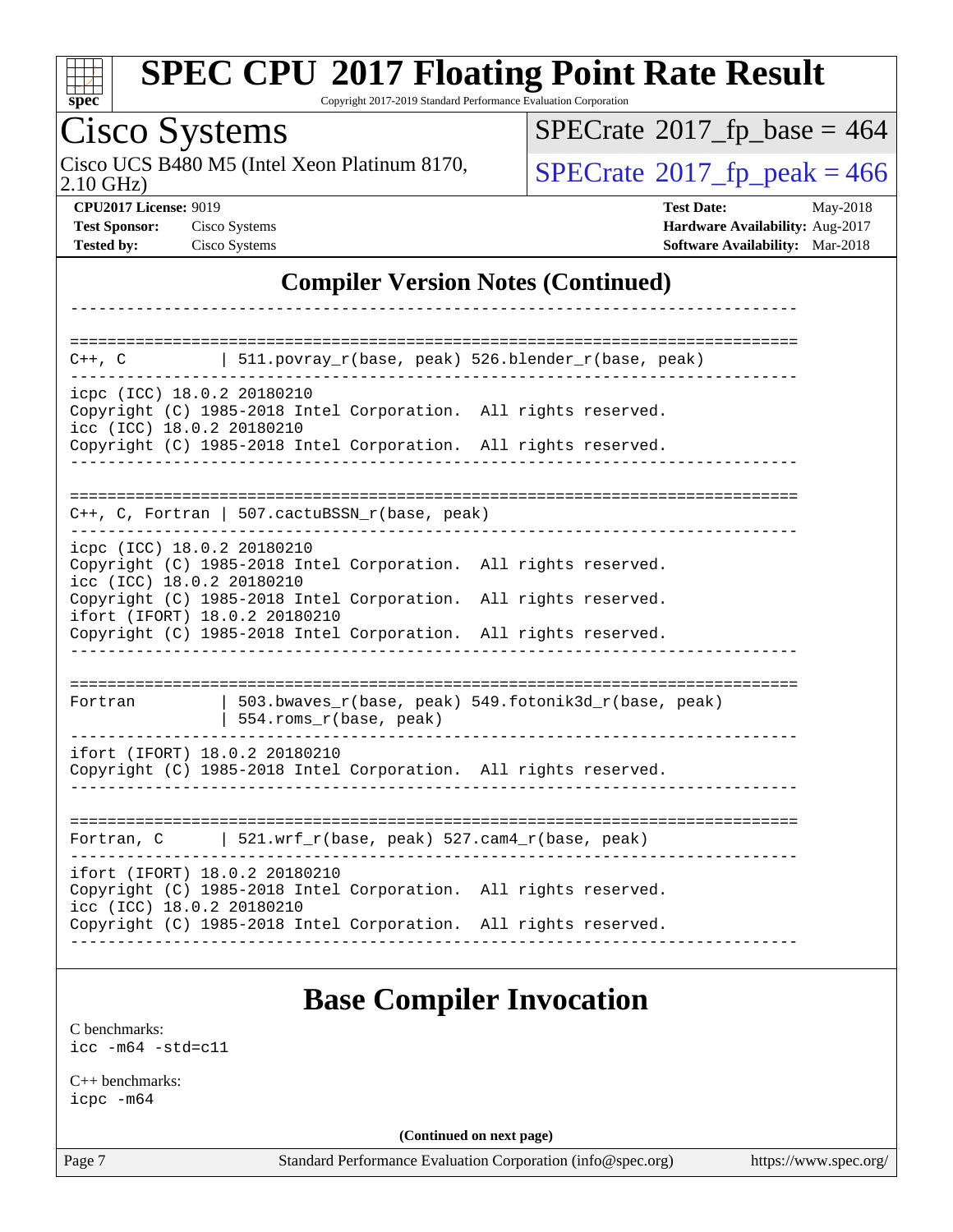

Copyright 2017-2019 Standard Performance Evaluation Corporation

# Cisco Systems

2.10 GHz) Cisco UCS B480 M5 (Intel Xeon Platinum 8170,  $\vert$ [SPECrate](http://www.spec.org/auto/cpu2017/Docs/result-fields.html#SPECrate2017fppeak)®[2017\\_fp\\_peak = 4](http://www.spec.org/auto/cpu2017/Docs/result-fields.html#SPECrate2017fppeak)66

 $SPECTate$ <sup>®</sup>[2017\\_fp\\_base =](http://www.spec.org/auto/cpu2017/Docs/result-fields.html#SPECrate2017fpbase) 464

**[CPU2017 License:](http://www.spec.org/auto/cpu2017/Docs/result-fields.html#CPU2017License)** 9019 **[Test Date:](http://www.spec.org/auto/cpu2017/Docs/result-fields.html#TestDate)** May-2018 **[Test Sponsor:](http://www.spec.org/auto/cpu2017/Docs/result-fields.html#TestSponsor)** Cisco Systems **Cisco Systems [Hardware Availability:](http://www.spec.org/auto/cpu2017/Docs/result-fields.html#HardwareAvailability)** Aug-2017 **[Tested by:](http://www.spec.org/auto/cpu2017/Docs/result-fields.html#Testedby)** Cisco Systems **[Software Availability:](http://www.spec.org/auto/cpu2017/Docs/result-fields.html#SoftwareAvailability)** Mar-2018

### **[Base Compiler Invocation \(Continued\)](http://www.spec.org/auto/cpu2017/Docs/result-fields.html#BaseCompilerInvocation)**

[Fortran benchmarks](http://www.spec.org/auto/cpu2017/Docs/result-fields.html#Fortranbenchmarks): [ifort -m64](http://www.spec.org/cpu2017/results/res2018q2/cpu2017-20180515-05676.flags.html#user_FCbase_intel_ifort_64bit_24f2bb282fbaeffd6157abe4f878425411749daecae9a33200eee2bee2fe76f3b89351d69a8130dd5949958ce389cf37ff59a95e7a40d588e8d3a57e0c3fd751)

[Benchmarks using both Fortran and C](http://www.spec.org/auto/cpu2017/Docs/result-fields.html#BenchmarksusingbothFortranandC): [ifort -m64](http://www.spec.org/cpu2017/results/res2018q2/cpu2017-20180515-05676.flags.html#user_CC_FCbase_intel_ifort_64bit_24f2bb282fbaeffd6157abe4f878425411749daecae9a33200eee2bee2fe76f3b89351d69a8130dd5949958ce389cf37ff59a95e7a40d588e8d3a57e0c3fd751) [icc -m64 -std=c11](http://www.spec.org/cpu2017/results/res2018q2/cpu2017-20180515-05676.flags.html#user_CC_FCbase_intel_icc_64bit_c11_33ee0cdaae7deeeab2a9725423ba97205ce30f63b9926c2519791662299b76a0318f32ddfffdc46587804de3178b4f9328c46fa7c2b0cd779d7a61945c91cd35)

[Benchmarks using both C and C++](http://www.spec.org/auto/cpu2017/Docs/result-fields.html#BenchmarksusingbothCandCXX): [icpc -m64](http://www.spec.org/cpu2017/results/res2018q2/cpu2017-20180515-05676.flags.html#user_CC_CXXbase_intel_icpc_64bit_4ecb2543ae3f1412ef961e0650ca070fec7b7afdcd6ed48761b84423119d1bf6bdf5cad15b44d48e7256388bc77273b966e5eb805aefd121eb22e9299b2ec9d9) [icc -m64 -std=c11](http://www.spec.org/cpu2017/results/res2018q2/cpu2017-20180515-05676.flags.html#user_CC_CXXbase_intel_icc_64bit_c11_33ee0cdaae7deeeab2a9725423ba97205ce30f63b9926c2519791662299b76a0318f32ddfffdc46587804de3178b4f9328c46fa7c2b0cd779d7a61945c91cd35)

[Benchmarks using Fortran, C, and C++:](http://www.spec.org/auto/cpu2017/Docs/result-fields.html#BenchmarksusingFortranCandCXX) [icpc -m64](http://www.spec.org/cpu2017/results/res2018q2/cpu2017-20180515-05676.flags.html#user_CC_CXX_FCbase_intel_icpc_64bit_4ecb2543ae3f1412ef961e0650ca070fec7b7afdcd6ed48761b84423119d1bf6bdf5cad15b44d48e7256388bc77273b966e5eb805aefd121eb22e9299b2ec9d9) [icc -m64 -std=c11](http://www.spec.org/cpu2017/results/res2018q2/cpu2017-20180515-05676.flags.html#user_CC_CXX_FCbase_intel_icc_64bit_c11_33ee0cdaae7deeeab2a9725423ba97205ce30f63b9926c2519791662299b76a0318f32ddfffdc46587804de3178b4f9328c46fa7c2b0cd779d7a61945c91cd35) [ifort -m64](http://www.spec.org/cpu2017/results/res2018q2/cpu2017-20180515-05676.flags.html#user_CC_CXX_FCbase_intel_ifort_64bit_24f2bb282fbaeffd6157abe4f878425411749daecae9a33200eee2bee2fe76f3b89351d69a8130dd5949958ce389cf37ff59a95e7a40d588e8d3a57e0c3fd751)

#### **[Base Portability Flags](http://www.spec.org/auto/cpu2017/Docs/result-fields.html#BasePortabilityFlags)**

 503.bwaves\_r: [-DSPEC\\_LP64](http://www.spec.org/cpu2017/results/res2018q2/cpu2017-20180515-05676.flags.html#suite_basePORTABILITY503_bwaves_r_DSPEC_LP64) 507.cactuBSSN\_r: [-DSPEC\\_LP64](http://www.spec.org/cpu2017/results/res2018q2/cpu2017-20180515-05676.flags.html#suite_basePORTABILITY507_cactuBSSN_r_DSPEC_LP64) 508.namd\_r: [-DSPEC\\_LP64](http://www.spec.org/cpu2017/results/res2018q2/cpu2017-20180515-05676.flags.html#suite_basePORTABILITY508_namd_r_DSPEC_LP64) 510.parest\_r: [-DSPEC\\_LP64](http://www.spec.org/cpu2017/results/res2018q2/cpu2017-20180515-05676.flags.html#suite_basePORTABILITY510_parest_r_DSPEC_LP64) 511.povray\_r: [-DSPEC\\_LP64](http://www.spec.org/cpu2017/results/res2018q2/cpu2017-20180515-05676.flags.html#suite_basePORTABILITY511_povray_r_DSPEC_LP64) 519.lbm\_r: [-DSPEC\\_LP64](http://www.spec.org/cpu2017/results/res2018q2/cpu2017-20180515-05676.flags.html#suite_basePORTABILITY519_lbm_r_DSPEC_LP64) 521.wrf\_r: [-DSPEC\\_LP64](http://www.spec.org/cpu2017/results/res2018q2/cpu2017-20180515-05676.flags.html#suite_basePORTABILITY521_wrf_r_DSPEC_LP64) [-DSPEC\\_CASE\\_FLAG](http://www.spec.org/cpu2017/results/res2018q2/cpu2017-20180515-05676.flags.html#b521.wrf_r_baseCPORTABILITY_DSPEC_CASE_FLAG) [-convert big\\_endian](http://www.spec.org/cpu2017/results/res2018q2/cpu2017-20180515-05676.flags.html#user_baseFPORTABILITY521_wrf_r_convert_big_endian_c3194028bc08c63ac5d04de18c48ce6d347e4e562e8892b8bdbdc0214820426deb8554edfa529a3fb25a586e65a3d812c835984020483e7e73212c4d31a38223) 526.blender\_r: [-DSPEC\\_LP64](http://www.spec.org/cpu2017/results/res2018q2/cpu2017-20180515-05676.flags.html#suite_basePORTABILITY526_blender_r_DSPEC_LP64) [-DSPEC\\_LINUX](http://www.spec.org/cpu2017/results/res2018q2/cpu2017-20180515-05676.flags.html#b526.blender_r_baseCPORTABILITY_DSPEC_LINUX) [-funsigned-char](http://www.spec.org/cpu2017/results/res2018q2/cpu2017-20180515-05676.flags.html#user_baseCPORTABILITY526_blender_r_force_uchar_40c60f00ab013830e2dd6774aeded3ff59883ba5a1fc5fc14077f794d777847726e2a5858cbc7672e36e1b067e7e5c1d9a74f7176df07886a243d7cc18edfe67) 527.cam4\_r: [-DSPEC\\_LP64](http://www.spec.org/cpu2017/results/res2018q2/cpu2017-20180515-05676.flags.html#suite_basePORTABILITY527_cam4_r_DSPEC_LP64) [-DSPEC\\_CASE\\_FLAG](http://www.spec.org/cpu2017/results/res2018q2/cpu2017-20180515-05676.flags.html#b527.cam4_r_baseCPORTABILITY_DSPEC_CASE_FLAG) 538.imagick\_r: [-DSPEC\\_LP64](http://www.spec.org/cpu2017/results/res2018q2/cpu2017-20180515-05676.flags.html#suite_basePORTABILITY538_imagick_r_DSPEC_LP64) 544.nab\_r: [-DSPEC\\_LP64](http://www.spec.org/cpu2017/results/res2018q2/cpu2017-20180515-05676.flags.html#suite_basePORTABILITY544_nab_r_DSPEC_LP64) 549.fotonik3d\_r: [-DSPEC\\_LP64](http://www.spec.org/cpu2017/results/res2018q2/cpu2017-20180515-05676.flags.html#suite_basePORTABILITY549_fotonik3d_r_DSPEC_LP64) 554.roms\_r: [-DSPEC\\_LP64](http://www.spec.org/cpu2017/results/res2018q2/cpu2017-20180515-05676.flags.html#suite_basePORTABILITY554_roms_r_DSPEC_LP64)

### **[Base Optimization Flags](http://www.spec.org/auto/cpu2017/Docs/result-fields.html#BaseOptimizationFlags)**

[C benchmarks](http://www.spec.org/auto/cpu2017/Docs/result-fields.html#Cbenchmarks):

[-xCORE-AVX2](http://www.spec.org/cpu2017/results/res2018q2/cpu2017-20180515-05676.flags.html#user_CCbase_f-xCORE-AVX2) [-ipo](http://www.spec.org/cpu2017/results/res2018q2/cpu2017-20180515-05676.flags.html#user_CCbase_f-ipo) [-O3](http://www.spec.org/cpu2017/results/res2018q2/cpu2017-20180515-05676.flags.html#user_CCbase_f-O3) [-no-prec-div](http://www.spec.org/cpu2017/results/res2018q2/cpu2017-20180515-05676.flags.html#user_CCbase_f-no-prec-div) [-qopt-prefetch](http://www.spec.org/cpu2017/results/res2018q2/cpu2017-20180515-05676.flags.html#user_CCbase_f-qopt-prefetch) [-ffinite-math-only](http://www.spec.org/cpu2017/results/res2018q2/cpu2017-20180515-05676.flags.html#user_CCbase_f_finite_math_only_cb91587bd2077682c4b38af759c288ed7c732db004271a9512da14a4f8007909a5f1427ecbf1a0fb78ff2a814402c6114ac565ca162485bbcae155b5e4258871) [-qopt-mem-layout-trans=3](http://www.spec.org/cpu2017/results/res2018q2/cpu2017-20180515-05676.flags.html#user_CCbase_f-qopt-mem-layout-trans_de80db37974c74b1f0e20d883f0b675c88c3b01e9d123adea9b28688d64333345fb62bc4a798493513fdb68f60282f9a726aa07f478b2f7113531aecce732043) [C++ benchmarks:](http://www.spec.org/auto/cpu2017/Docs/result-fields.html#CXXbenchmarks) [-xCORE-AVX2](http://www.spec.org/cpu2017/results/res2018q2/cpu2017-20180515-05676.flags.html#user_CXXbase_f-xCORE-AVX2) [-ipo](http://www.spec.org/cpu2017/results/res2018q2/cpu2017-20180515-05676.flags.html#user_CXXbase_f-ipo) [-O3](http://www.spec.org/cpu2017/results/res2018q2/cpu2017-20180515-05676.flags.html#user_CXXbase_f-O3) [-no-prec-div](http://www.spec.org/cpu2017/results/res2018q2/cpu2017-20180515-05676.flags.html#user_CXXbase_f-no-prec-div) [-qopt-prefetch](http://www.spec.org/cpu2017/results/res2018q2/cpu2017-20180515-05676.flags.html#user_CXXbase_f-qopt-prefetch) [-ffinite-math-only](http://www.spec.org/cpu2017/results/res2018q2/cpu2017-20180515-05676.flags.html#user_CXXbase_f_finite_math_only_cb91587bd2077682c4b38af759c288ed7c732db004271a9512da14a4f8007909a5f1427ecbf1a0fb78ff2a814402c6114ac565ca162485bbcae155b5e4258871) [-qopt-mem-layout-trans=3](http://www.spec.org/cpu2017/results/res2018q2/cpu2017-20180515-05676.flags.html#user_CXXbase_f-qopt-mem-layout-trans_de80db37974c74b1f0e20d883f0b675c88c3b01e9d123adea9b28688d64333345fb62bc4a798493513fdb68f60282f9a726aa07f478b2f7113531aecce732043) [Fortran benchmarks](http://www.spec.org/auto/cpu2017/Docs/result-fields.html#Fortranbenchmarks): [-xCORE-AVX2](http://www.spec.org/cpu2017/results/res2018q2/cpu2017-20180515-05676.flags.html#user_FCbase_f-xCORE-AVX2) [-ipo](http://www.spec.org/cpu2017/results/res2018q2/cpu2017-20180515-05676.flags.html#user_FCbase_f-ipo) [-O3](http://www.spec.org/cpu2017/results/res2018q2/cpu2017-20180515-05676.flags.html#user_FCbase_f-O3) [-no-prec-div](http://www.spec.org/cpu2017/results/res2018q2/cpu2017-20180515-05676.flags.html#user_FCbase_f-no-prec-div) [-qopt-prefetch](http://www.spec.org/cpu2017/results/res2018q2/cpu2017-20180515-05676.flags.html#user_FCbase_f-qopt-prefetch) [-ffinite-math-only](http://www.spec.org/cpu2017/results/res2018q2/cpu2017-20180515-05676.flags.html#user_FCbase_f_finite_math_only_cb91587bd2077682c4b38af759c288ed7c732db004271a9512da14a4f8007909a5f1427ecbf1a0fb78ff2a814402c6114ac565ca162485bbcae155b5e4258871)

| Page 8 | Standard Performance Evaluation Corporation (info@spec.org) | https://www.spec.org/ |
|--------|-------------------------------------------------------------|-----------------------|
|--------|-------------------------------------------------------------|-----------------------|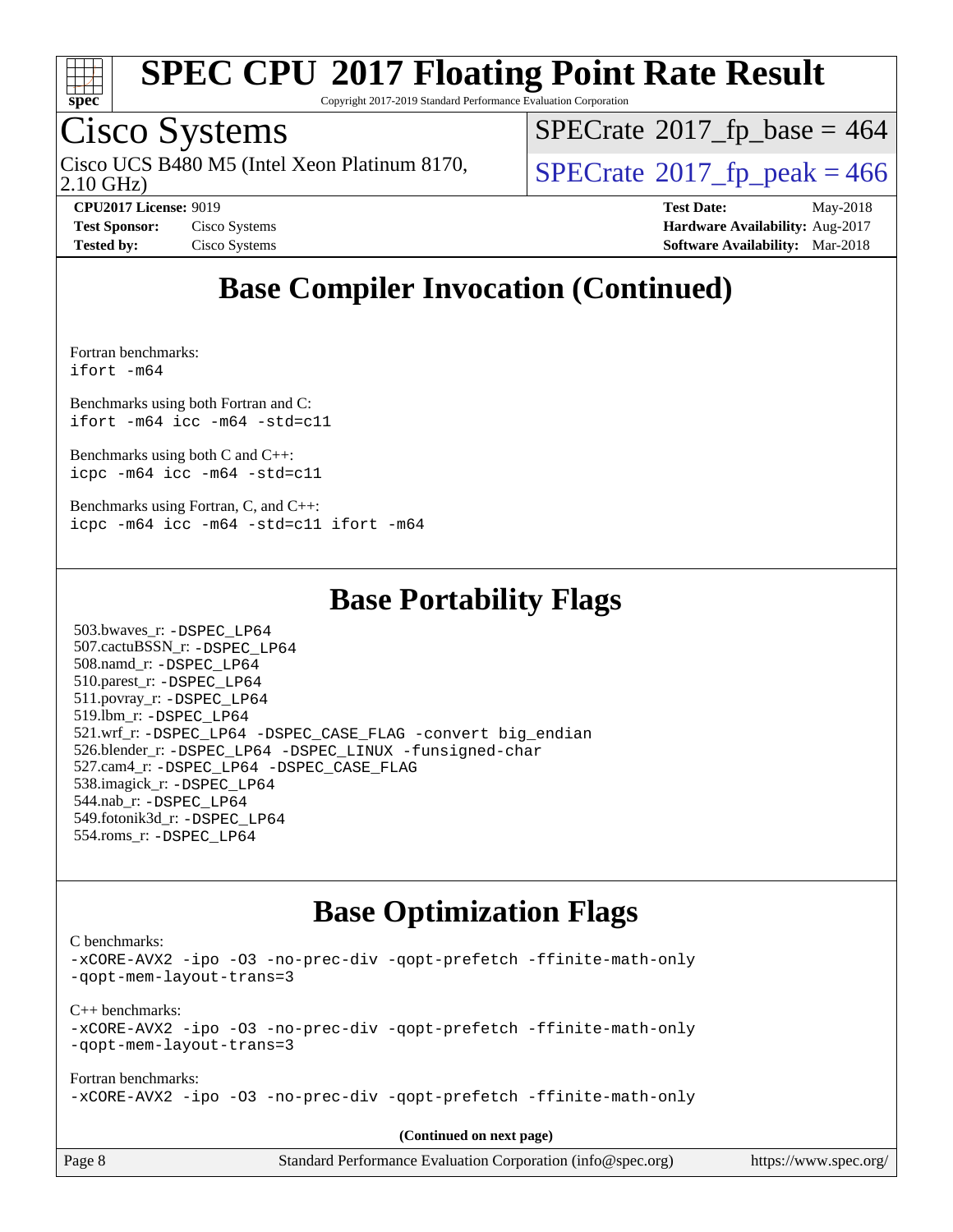

Copyright 2017-2019 Standard Performance Evaluation Corporation

# Cisco Systems

2.10 GHz) Cisco UCS B480 M5 (Intel Xeon Platinum 8170,  $\vert$ [SPECrate](http://www.spec.org/auto/cpu2017/Docs/result-fields.html#SPECrate2017fppeak)®[2017\\_fp\\_peak = 4](http://www.spec.org/auto/cpu2017/Docs/result-fields.html#SPECrate2017fppeak)66

 $SPECrate$ <sup>®</sup>[2017\\_fp\\_base =](http://www.spec.org/auto/cpu2017/Docs/result-fields.html#SPECrate2017fpbase) 464

| <b>Test Sponsor:</b> | Cisco Systems |
|----------------------|---------------|
| <b>Tested by:</b>    | Cisco Systems |

**[CPU2017 License:](http://www.spec.org/auto/cpu2017/Docs/result-fields.html#CPU2017License)** 9019 **[Test Date:](http://www.spec.org/auto/cpu2017/Docs/result-fields.html#TestDate)** May-2018 **[Hardware Availability:](http://www.spec.org/auto/cpu2017/Docs/result-fields.html#HardwareAvailability)** Aug-2017 **[Software Availability:](http://www.spec.org/auto/cpu2017/Docs/result-fields.html#SoftwareAvailability)** Mar-2018

### **[Base Optimization Flags \(Continued\)](http://www.spec.org/auto/cpu2017/Docs/result-fields.html#BaseOptimizationFlags)**

[Fortran benchmarks](http://www.spec.org/auto/cpu2017/Docs/result-fields.html#Fortranbenchmarks) (continued):

[-qopt-mem-layout-trans=3](http://www.spec.org/cpu2017/results/res2018q2/cpu2017-20180515-05676.flags.html#user_FCbase_f-qopt-mem-layout-trans_de80db37974c74b1f0e20d883f0b675c88c3b01e9d123adea9b28688d64333345fb62bc4a798493513fdb68f60282f9a726aa07f478b2f7113531aecce732043) [-nostandard-realloc-lhs](http://www.spec.org/cpu2017/results/res2018q2/cpu2017-20180515-05676.flags.html#user_FCbase_f_2003_std_realloc_82b4557e90729c0f113870c07e44d33d6f5a304b4f63d4c15d2d0f1fab99f5daaed73bdb9275d9ae411527f28b936061aa8b9c8f2d63842963b95c9dd6426b8a) [-align array32byte](http://www.spec.org/cpu2017/results/res2018q2/cpu2017-20180515-05676.flags.html#user_FCbase_align_array32byte_b982fe038af199962ba9a80c053b8342c548c85b40b8e86eb3cc33dee0d7986a4af373ac2d51c3f7cf710a18d62fdce2948f201cd044323541f22fc0fffc51b6) [Benchmarks using both Fortran and C](http://www.spec.org/auto/cpu2017/Docs/result-fields.html#BenchmarksusingbothFortranandC): [-xCORE-AVX2](http://www.spec.org/cpu2017/results/res2018q2/cpu2017-20180515-05676.flags.html#user_CC_FCbase_f-xCORE-AVX2) [-ipo](http://www.spec.org/cpu2017/results/res2018q2/cpu2017-20180515-05676.flags.html#user_CC_FCbase_f-ipo) [-O3](http://www.spec.org/cpu2017/results/res2018q2/cpu2017-20180515-05676.flags.html#user_CC_FCbase_f-O3) [-no-prec-div](http://www.spec.org/cpu2017/results/res2018q2/cpu2017-20180515-05676.flags.html#user_CC_FCbase_f-no-prec-div) [-qopt-prefetch](http://www.spec.org/cpu2017/results/res2018q2/cpu2017-20180515-05676.flags.html#user_CC_FCbase_f-qopt-prefetch) [-ffinite-math-only](http://www.spec.org/cpu2017/results/res2018q2/cpu2017-20180515-05676.flags.html#user_CC_FCbase_f_finite_math_only_cb91587bd2077682c4b38af759c288ed7c732db004271a9512da14a4f8007909a5f1427ecbf1a0fb78ff2a814402c6114ac565ca162485bbcae155b5e4258871) [-qopt-mem-layout-trans=3](http://www.spec.org/cpu2017/results/res2018q2/cpu2017-20180515-05676.flags.html#user_CC_FCbase_f-qopt-mem-layout-trans_de80db37974c74b1f0e20d883f0b675c88c3b01e9d123adea9b28688d64333345fb62bc4a798493513fdb68f60282f9a726aa07f478b2f7113531aecce732043) [-nostandard-realloc-lhs](http://www.spec.org/cpu2017/results/res2018q2/cpu2017-20180515-05676.flags.html#user_CC_FCbase_f_2003_std_realloc_82b4557e90729c0f113870c07e44d33d6f5a304b4f63d4c15d2d0f1fab99f5daaed73bdb9275d9ae411527f28b936061aa8b9c8f2d63842963b95c9dd6426b8a) [-align array32byte](http://www.spec.org/cpu2017/results/res2018q2/cpu2017-20180515-05676.flags.html#user_CC_FCbase_align_array32byte_b982fe038af199962ba9a80c053b8342c548c85b40b8e86eb3cc33dee0d7986a4af373ac2d51c3f7cf710a18d62fdce2948f201cd044323541f22fc0fffc51b6) [Benchmarks using both C and C++](http://www.spec.org/auto/cpu2017/Docs/result-fields.html#BenchmarksusingbothCandCXX): [-xCORE-AVX2](http://www.spec.org/cpu2017/results/res2018q2/cpu2017-20180515-05676.flags.html#user_CC_CXXbase_f-xCORE-AVX2) [-ipo](http://www.spec.org/cpu2017/results/res2018q2/cpu2017-20180515-05676.flags.html#user_CC_CXXbase_f-ipo) [-O3](http://www.spec.org/cpu2017/results/res2018q2/cpu2017-20180515-05676.flags.html#user_CC_CXXbase_f-O3) [-no-prec-div](http://www.spec.org/cpu2017/results/res2018q2/cpu2017-20180515-05676.flags.html#user_CC_CXXbase_f-no-prec-div) [-qopt-prefetch](http://www.spec.org/cpu2017/results/res2018q2/cpu2017-20180515-05676.flags.html#user_CC_CXXbase_f-qopt-prefetch) [-ffinite-math-only](http://www.spec.org/cpu2017/results/res2018q2/cpu2017-20180515-05676.flags.html#user_CC_CXXbase_f_finite_math_only_cb91587bd2077682c4b38af759c288ed7c732db004271a9512da14a4f8007909a5f1427ecbf1a0fb78ff2a814402c6114ac565ca162485bbcae155b5e4258871) [-qopt-mem-layout-trans=3](http://www.spec.org/cpu2017/results/res2018q2/cpu2017-20180515-05676.flags.html#user_CC_CXXbase_f-qopt-mem-layout-trans_de80db37974c74b1f0e20d883f0b675c88c3b01e9d123adea9b28688d64333345fb62bc4a798493513fdb68f60282f9a726aa07f478b2f7113531aecce732043) [Benchmarks using Fortran, C, and C++:](http://www.spec.org/auto/cpu2017/Docs/result-fields.html#BenchmarksusingFortranCandCXX) [-xCORE-AVX2](http://www.spec.org/cpu2017/results/res2018q2/cpu2017-20180515-05676.flags.html#user_CC_CXX_FCbase_f-xCORE-AVX2) [-ipo](http://www.spec.org/cpu2017/results/res2018q2/cpu2017-20180515-05676.flags.html#user_CC_CXX_FCbase_f-ipo) [-O3](http://www.spec.org/cpu2017/results/res2018q2/cpu2017-20180515-05676.flags.html#user_CC_CXX_FCbase_f-O3) [-no-prec-div](http://www.spec.org/cpu2017/results/res2018q2/cpu2017-20180515-05676.flags.html#user_CC_CXX_FCbase_f-no-prec-div) [-qopt-prefetch](http://www.spec.org/cpu2017/results/res2018q2/cpu2017-20180515-05676.flags.html#user_CC_CXX_FCbase_f-qopt-prefetch) [-ffinite-math-only](http://www.spec.org/cpu2017/results/res2018q2/cpu2017-20180515-05676.flags.html#user_CC_CXX_FCbase_f_finite_math_only_cb91587bd2077682c4b38af759c288ed7c732db004271a9512da14a4f8007909a5f1427ecbf1a0fb78ff2a814402c6114ac565ca162485bbcae155b5e4258871) [-qopt-mem-layout-trans=3](http://www.spec.org/cpu2017/results/res2018q2/cpu2017-20180515-05676.flags.html#user_CC_CXX_FCbase_f-qopt-mem-layout-trans_de80db37974c74b1f0e20d883f0b675c88c3b01e9d123adea9b28688d64333345fb62bc4a798493513fdb68f60282f9a726aa07f478b2f7113531aecce732043) [-nostandard-realloc-lhs](http://www.spec.org/cpu2017/results/res2018q2/cpu2017-20180515-05676.flags.html#user_CC_CXX_FCbase_f_2003_std_realloc_82b4557e90729c0f113870c07e44d33d6f5a304b4f63d4c15d2d0f1fab99f5daaed73bdb9275d9ae411527f28b936061aa8b9c8f2d63842963b95c9dd6426b8a) [-align array32byte](http://www.spec.org/cpu2017/results/res2018q2/cpu2017-20180515-05676.flags.html#user_CC_CXX_FCbase_align_array32byte_b982fe038af199962ba9a80c053b8342c548c85b40b8e86eb3cc33dee0d7986a4af373ac2d51c3f7cf710a18d62fdce2948f201cd044323541f22fc0fffc51b6)

#### **[Peak Compiler Invocation](http://www.spec.org/auto/cpu2017/Docs/result-fields.html#PeakCompilerInvocation)**

[C benchmarks](http://www.spec.org/auto/cpu2017/Docs/result-fields.html#Cbenchmarks): [icc -m64 -std=c11](http://www.spec.org/cpu2017/results/res2018q2/cpu2017-20180515-05676.flags.html#user_CCpeak_intel_icc_64bit_c11_33ee0cdaae7deeeab2a9725423ba97205ce30f63b9926c2519791662299b76a0318f32ddfffdc46587804de3178b4f9328c46fa7c2b0cd779d7a61945c91cd35)

[C++ benchmarks:](http://www.spec.org/auto/cpu2017/Docs/result-fields.html#CXXbenchmarks) [icpc -m64](http://www.spec.org/cpu2017/results/res2018q2/cpu2017-20180515-05676.flags.html#user_CXXpeak_intel_icpc_64bit_4ecb2543ae3f1412ef961e0650ca070fec7b7afdcd6ed48761b84423119d1bf6bdf5cad15b44d48e7256388bc77273b966e5eb805aefd121eb22e9299b2ec9d9)

[Fortran benchmarks](http://www.spec.org/auto/cpu2017/Docs/result-fields.html#Fortranbenchmarks): [ifort -m64](http://www.spec.org/cpu2017/results/res2018q2/cpu2017-20180515-05676.flags.html#user_FCpeak_intel_ifort_64bit_24f2bb282fbaeffd6157abe4f878425411749daecae9a33200eee2bee2fe76f3b89351d69a8130dd5949958ce389cf37ff59a95e7a40d588e8d3a57e0c3fd751)

[Benchmarks using both Fortran and C](http://www.spec.org/auto/cpu2017/Docs/result-fields.html#BenchmarksusingbothFortranandC): [ifort -m64](http://www.spec.org/cpu2017/results/res2018q2/cpu2017-20180515-05676.flags.html#user_CC_FCpeak_intel_ifort_64bit_24f2bb282fbaeffd6157abe4f878425411749daecae9a33200eee2bee2fe76f3b89351d69a8130dd5949958ce389cf37ff59a95e7a40d588e8d3a57e0c3fd751) [icc -m64 -std=c11](http://www.spec.org/cpu2017/results/res2018q2/cpu2017-20180515-05676.flags.html#user_CC_FCpeak_intel_icc_64bit_c11_33ee0cdaae7deeeab2a9725423ba97205ce30f63b9926c2519791662299b76a0318f32ddfffdc46587804de3178b4f9328c46fa7c2b0cd779d7a61945c91cd35)

[Benchmarks using both C and C++](http://www.spec.org/auto/cpu2017/Docs/result-fields.html#BenchmarksusingbothCandCXX): [icpc -m64](http://www.spec.org/cpu2017/results/res2018q2/cpu2017-20180515-05676.flags.html#user_CC_CXXpeak_intel_icpc_64bit_4ecb2543ae3f1412ef961e0650ca070fec7b7afdcd6ed48761b84423119d1bf6bdf5cad15b44d48e7256388bc77273b966e5eb805aefd121eb22e9299b2ec9d9) [icc -m64 -std=c11](http://www.spec.org/cpu2017/results/res2018q2/cpu2017-20180515-05676.flags.html#user_CC_CXXpeak_intel_icc_64bit_c11_33ee0cdaae7deeeab2a9725423ba97205ce30f63b9926c2519791662299b76a0318f32ddfffdc46587804de3178b4f9328c46fa7c2b0cd779d7a61945c91cd35)

[Benchmarks using Fortran, C, and C++:](http://www.spec.org/auto/cpu2017/Docs/result-fields.html#BenchmarksusingFortranCandCXX) [icpc -m64](http://www.spec.org/cpu2017/results/res2018q2/cpu2017-20180515-05676.flags.html#user_CC_CXX_FCpeak_intel_icpc_64bit_4ecb2543ae3f1412ef961e0650ca070fec7b7afdcd6ed48761b84423119d1bf6bdf5cad15b44d48e7256388bc77273b966e5eb805aefd121eb22e9299b2ec9d9) [icc -m64 -std=c11](http://www.spec.org/cpu2017/results/res2018q2/cpu2017-20180515-05676.flags.html#user_CC_CXX_FCpeak_intel_icc_64bit_c11_33ee0cdaae7deeeab2a9725423ba97205ce30f63b9926c2519791662299b76a0318f32ddfffdc46587804de3178b4f9328c46fa7c2b0cd779d7a61945c91cd35) [ifort -m64](http://www.spec.org/cpu2017/results/res2018q2/cpu2017-20180515-05676.flags.html#user_CC_CXX_FCpeak_intel_ifort_64bit_24f2bb282fbaeffd6157abe4f878425411749daecae9a33200eee2bee2fe76f3b89351d69a8130dd5949958ce389cf37ff59a95e7a40d588e8d3a57e0c3fd751)

### **[Peak Portability Flags](http://www.spec.org/auto/cpu2017/Docs/result-fields.html#PeakPortabilityFlags)**

Same as Base Portability Flags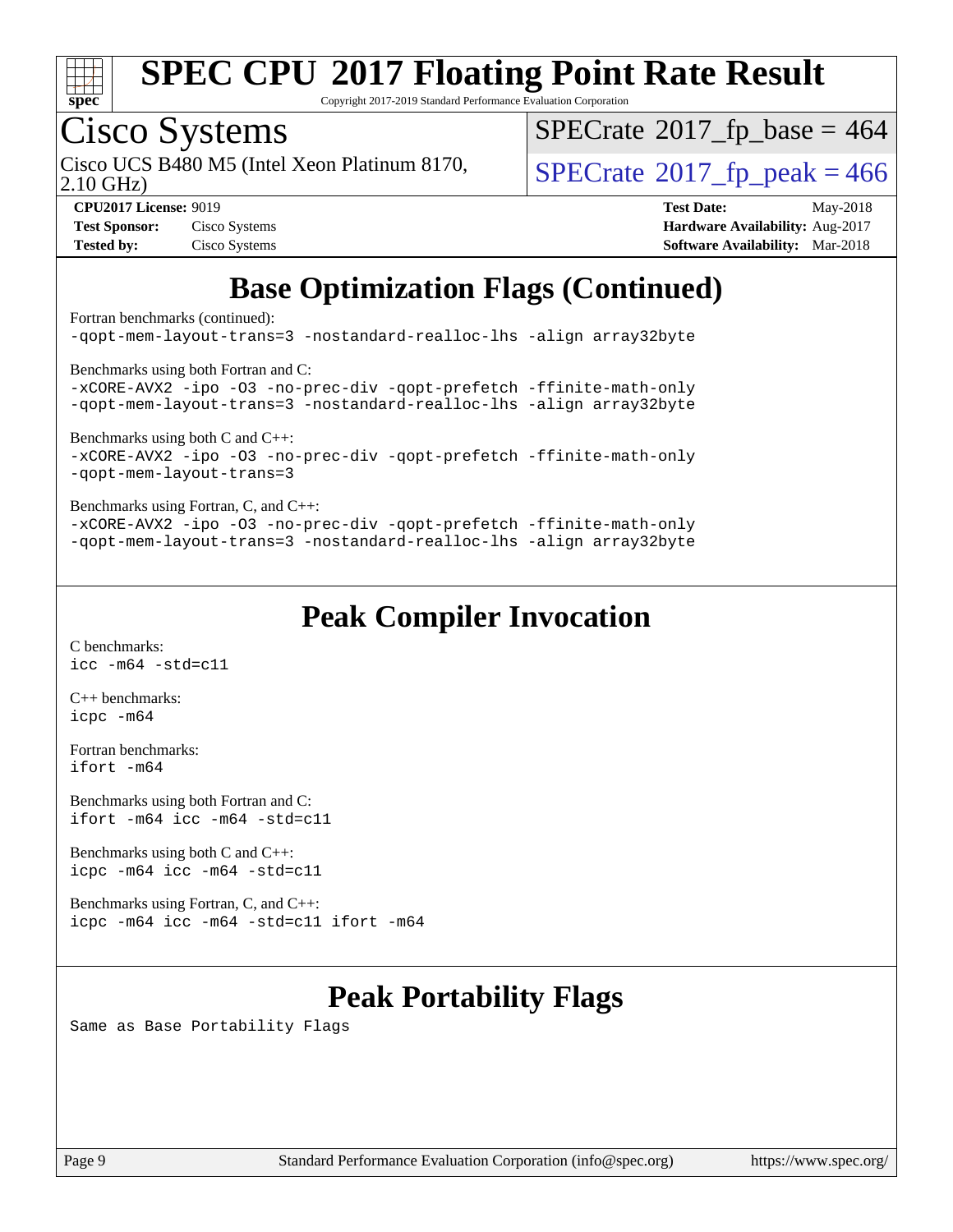

Copyright 2017-2019 Standard Performance Evaluation Corporation

### Cisco Systems

2.10 GHz) Cisco UCS B480 M5 (Intel Xeon Platinum 8170,  $\vert$ [SPECrate](http://www.spec.org/auto/cpu2017/Docs/result-fields.html#SPECrate2017fppeak)®[2017\\_fp\\_peak = 4](http://www.spec.org/auto/cpu2017/Docs/result-fields.html#SPECrate2017fppeak)66

 $SPECTate$ <sup>®</sup>[2017\\_fp\\_base =](http://www.spec.org/auto/cpu2017/Docs/result-fields.html#SPECrate2017fpbase) 464

**[CPU2017 License:](http://www.spec.org/auto/cpu2017/Docs/result-fields.html#CPU2017License)** 9019 **[Test Date:](http://www.spec.org/auto/cpu2017/Docs/result-fields.html#TestDate)** May-2018 **[Test Sponsor:](http://www.spec.org/auto/cpu2017/Docs/result-fields.html#TestSponsor)** Cisco Systems **Cisco Systems [Hardware Availability:](http://www.spec.org/auto/cpu2017/Docs/result-fields.html#HardwareAvailability)** Aug-2017 **[Tested by:](http://www.spec.org/auto/cpu2017/Docs/result-fields.html#Testedby)** Cisco Systems **[Software Availability:](http://www.spec.org/auto/cpu2017/Docs/result-fields.html#SoftwareAvailability)** Mar-2018

### **[Peak Optimization Flags](http://www.spec.org/auto/cpu2017/Docs/result-fields.html#PeakOptimizationFlags)**

```
C benchmarks:
```
 519.lbm\_r: [-prof-gen](http://www.spec.org/cpu2017/results/res2018q2/cpu2017-20180515-05676.flags.html#user_peakPASS1_CFLAGSPASS1_LDFLAGS519_lbm_r_prof_gen_5aa4926d6013ddb2a31985c654b3eb18169fc0c6952a63635c234f711e6e63dd76e94ad52365559451ec499a2cdb89e4dc58ba4c67ef54ca681ffbe1461d6b36)(pass 1) [-prof-use](http://www.spec.org/cpu2017/results/res2018q2/cpu2017-20180515-05676.flags.html#user_peakPASS2_CFLAGSPASS2_LDFLAGS519_lbm_r_prof_use_1a21ceae95f36a2b53c25747139a6c16ca95bd9def2a207b4f0849963b97e94f5260e30a0c64f4bb623698870e679ca08317ef8150905d41bd88c6f78df73f19)(pass 2) [-ipo](http://www.spec.org/cpu2017/results/res2018q2/cpu2017-20180515-05676.flags.html#user_peakPASS1_COPTIMIZEPASS2_COPTIMIZE519_lbm_r_f-ipo) [-xCORE-AVX2](http://www.spec.org/cpu2017/results/res2018q2/cpu2017-20180515-05676.flags.html#user_peakPASS2_COPTIMIZE519_lbm_r_f-xCORE-AVX2) [-O3](http://www.spec.org/cpu2017/results/res2018q2/cpu2017-20180515-05676.flags.html#user_peakPASS1_COPTIMIZEPASS2_COPTIMIZE519_lbm_r_f-O3) [-no-prec-div](http://www.spec.org/cpu2017/results/res2018q2/cpu2017-20180515-05676.flags.html#user_peakPASS1_COPTIMIZEPASS2_COPTIMIZE519_lbm_r_f-no-prec-div) [-qopt-prefetch](http://www.spec.org/cpu2017/results/res2018q2/cpu2017-20180515-05676.flags.html#user_peakPASS1_COPTIMIZEPASS2_COPTIMIZE519_lbm_r_f-qopt-prefetch) [-ffinite-math-only](http://www.spec.org/cpu2017/results/res2018q2/cpu2017-20180515-05676.flags.html#user_peakPASS1_COPTIMIZEPASS2_COPTIMIZE519_lbm_r_f_finite_math_only_cb91587bd2077682c4b38af759c288ed7c732db004271a9512da14a4f8007909a5f1427ecbf1a0fb78ff2a814402c6114ac565ca162485bbcae155b5e4258871) [-qopt-mem-layout-trans=3](http://www.spec.org/cpu2017/results/res2018q2/cpu2017-20180515-05676.flags.html#user_peakPASS1_COPTIMIZEPASS2_COPTIMIZE519_lbm_r_f-qopt-mem-layout-trans_de80db37974c74b1f0e20d883f0b675c88c3b01e9d123adea9b28688d64333345fb62bc4a798493513fdb68f60282f9a726aa07f478b2f7113531aecce732043) 538.imagick\_r: [-xCORE-AVX2](http://www.spec.org/cpu2017/results/res2018q2/cpu2017-20180515-05676.flags.html#user_peakCOPTIMIZE538_imagick_r_f-xCORE-AVX2) [-ipo](http://www.spec.org/cpu2017/results/res2018q2/cpu2017-20180515-05676.flags.html#user_peakCOPTIMIZE538_imagick_r_f-ipo) [-O3](http://www.spec.org/cpu2017/results/res2018q2/cpu2017-20180515-05676.flags.html#user_peakCOPTIMIZE538_imagick_r_f-O3) [-no-prec-div](http://www.spec.org/cpu2017/results/res2018q2/cpu2017-20180515-05676.flags.html#user_peakCOPTIMIZE538_imagick_r_f-no-prec-div) [-qopt-prefetch](http://www.spec.org/cpu2017/results/res2018q2/cpu2017-20180515-05676.flags.html#user_peakCOPTIMIZE538_imagick_r_f-qopt-prefetch) [-ffinite-math-only](http://www.spec.org/cpu2017/results/res2018q2/cpu2017-20180515-05676.flags.html#user_peakCOPTIMIZE538_imagick_r_f_finite_math_only_cb91587bd2077682c4b38af759c288ed7c732db004271a9512da14a4f8007909a5f1427ecbf1a0fb78ff2a814402c6114ac565ca162485bbcae155b5e4258871) [-qopt-mem-layout-trans=3](http://www.spec.org/cpu2017/results/res2018q2/cpu2017-20180515-05676.flags.html#user_peakCOPTIMIZE538_imagick_r_f-qopt-mem-layout-trans_de80db37974c74b1f0e20d883f0b675c88c3b01e9d123adea9b28688d64333345fb62bc4a798493513fdb68f60282f9a726aa07f478b2f7113531aecce732043) 544.nab\_r: Same as 519.lbm\_r [C++ benchmarks:](http://www.spec.org/auto/cpu2017/Docs/result-fields.html#CXXbenchmarks) [-prof-gen](http://www.spec.org/cpu2017/results/res2018q2/cpu2017-20180515-05676.flags.html#user_CXXpeak_prof_gen_5aa4926d6013ddb2a31985c654b3eb18169fc0c6952a63635c234f711e6e63dd76e94ad52365559451ec499a2cdb89e4dc58ba4c67ef54ca681ffbe1461d6b36)(pass 1) [-prof-use](http://www.spec.org/cpu2017/results/res2018q2/cpu2017-20180515-05676.flags.html#user_CXXpeak_prof_use_1a21ceae95f36a2b53c25747139a6c16ca95bd9def2a207b4f0849963b97e94f5260e30a0c64f4bb623698870e679ca08317ef8150905d41bd88c6f78df73f19)(pass 2) [-ipo](http://www.spec.org/cpu2017/results/res2018q2/cpu2017-20180515-05676.flags.html#user_CXXpeak_f-ipo) [-xCORE-AVX2](http://www.spec.org/cpu2017/results/res2018q2/cpu2017-20180515-05676.flags.html#user_CXXpeak_f-xCORE-AVX2) [-O3](http://www.spec.org/cpu2017/results/res2018q2/cpu2017-20180515-05676.flags.html#user_CXXpeak_f-O3) [-no-prec-div](http://www.spec.org/cpu2017/results/res2018q2/cpu2017-20180515-05676.flags.html#user_CXXpeak_f-no-prec-div) [-qopt-prefetch](http://www.spec.org/cpu2017/results/res2018q2/cpu2017-20180515-05676.flags.html#user_CXXpeak_f-qopt-prefetch) [-ffinite-math-only](http://www.spec.org/cpu2017/results/res2018q2/cpu2017-20180515-05676.flags.html#user_CXXpeak_f_finite_math_only_cb91587bd2077682c4b38af759c288ed7c732db004271a9512da14a4f8007909a5f1427ecbf1a0fb78ff2a814402c6114ac565ca162485bbcae155b5e4258871) [-qopt-mem-layout-trans=3](http://www.spec.org/cpu2017/results/res2018q2/cpu2017-20180515-05676.flags.html#user_CXXpeak_f-qopt-mem-layout-trans_de80db37974c74b1f0e20d883f0b675c88c3b01e9d123adea9b28688d64333345fb62bc4a798493513fdb68f60282f9a726aa07f478b2f7113531aecce732043) [Fortran benchmarks](http://www.spec.org/auto/cpu2017/Docs/result-fields.html#Fortranbenchmarks): 503.bwaves\_r: [-xCORE-AVX2](http://www.spec.org/cpu2017/results/res2018q2/cpu2017-20180515-05676.flags.html#user_peakFOPTIMIZE503_bwaves_r_f-xCORE-AVX2) [-ipo](http://www.spec.org/cpu2017/results/res2018q2/cpu2017-20180515-05676.flags.html#user_peakFOPTIMIZE503_bwaves_r_f-ipo) [-O3](http://www.spec.org/cpu2017/results/res2018q2/cpu2017-20180515-05676.flags.html#user_peakFOPTIMIZE503_bwaves_r_f-O3) [-no-prec-div](http://www.spec.org/cpu2017/results/res2018q2/cpu2017-20180515-05676.flags.html#user_peakFOPTIMIZE503_bwaves_r_f-no-prec-div) [-qopt-prefetch](http://www.spec.org/cpu2017/results/res2018q2/cpu2017-20180515-05676.flags.html#user_peakFOPTIMIZE503_bwaves_r_f-qopt-prefetch) [-ffinite-math-only](http://www.spec.org/cpu2017/results/res2018q2/cpu2017-20180515-05676.flags.html#user_peakFOPTIMIZE503_bwaves_r_f_finite_math_only_cb91587bd2077682c4b38af759c288ed7c732db004271a9512da14a4f8007909a5f1427ecbf1a0fb78ff2a814402c6114ac565ca162485bbcae155b5e4258871) [-qopt-mem-layout-trans=3](http://www.spec.org/cpu2017/results/res2018q2/cpu2017-20180515-05676.flags.html#user_peakFOPTIMIZE503_bwaves_r_f-qopt-mem-layout-trans_de80db37974c74b1f0e20d883f0b675c88c3b01e9d123adea9b28688d64333345fb62bc4a798493513fdb68f60282f9a726aa07f478b2f7113531aecce732043) [-nostandard-realloc-lhs](http://www.spec.org/cpu2017/results/res2018q2/cpu2017-20180515-05676.flags.html#user_peakEXTRA_FOPTIMIZE503_bwaves_r_f_2003_std_realloc_82b4557e90729c0f113870c07e44d33d6f5a304b4f63d4c15d2d0f1fab99f5daaed73bdb9275d9ae411527f28b936061aa8b9c8f2d63842963b95c9dd6426b8a) [-align array32byte](http://www.spec.org/cpu2017/results/res2018q2/cpu2017-20180515-05676.flags.html#user_peakEXTRA_FOPTIMIZE503_bwaves_r_align_array32byte_b982fe038af199962ba9a80c053b8342c548c85b40b8e86eb3cc33dee0d7986a4af373ac2d51c3f7cf710a18d62fdce2948f201cd044323541f22fc0fffc51b6) 549.fotonik3d\_r: Same as 503.bwaves\_r 554.roms\_r: [-prof-gen](http://www.spec.org/cpu2017/results/res2018q2/cpu2017-20180515-05676.flags.html#user_peakPASS1_FFLAGSPASS1_LDFLAGS554_roms_r_prof_gen_5aa4926d6013ddb2a31985c654b3eb18169fc0c6952a63635c234f711e6e63dd76e94ad52365559451ec499a2cdb89e4dc58ba4c67ef54ca681ffbe1461d6b36)(pass 1) [-prof-use](http://www.spec.org/cpu2017/results/res2018q2/cpu2017-20180515-05676.flags.html#user_peakPASS2_FFLAGSPASS2_LDFLAGS554_roms_r_prof_use_1a21ceae95f36a2b53c25747139a6c16ca95bd9def2a207b4f0849963b97e94f5260e30a0c64f4bb623698870e679ca08317ef8150905d41bd88c6f78df73f19)(pass 2) [-ipo](http://www.spec.org/cpu2017/results/res2018q2/cpu2017-20180515-05676.flags.html#user_peakPASS1_FOPTIMIZEPASS2_FOPTIMIZE554_roms_r_f-ipo) [-xCORE-AVX2](http://www.spec.org/cpu2017/results/res2018q2/cpu2017-20180515-05676.flags.html#user_peakPASS2_FOPTIMIZE554_roms_r_f-xCORE-AVX2) [-O3](http://www.spec.org/cpu2017/results/res2018q2/cpu2017-20180515-05676.flags.html#user_peakPASS1_FOPTIMIZEPASS2_FOPTIMIZE554_roms_r_f-O3) [-no-prec-div](http://www.spec.org/cpu2017/results/res2018q2/cpu2017-20180515-05676.flags.html#user_peakPASS1_FOPTIMIZEPASS2_FOPTIMIZE554_roms_r_f-no-prec-div) [-qopt-prefetch](http://www.spec.org/cpu2017/results/res2018q2/cpu2017-20180515-05676.flags.html#user_peakPASS1_FOPTIMIZEPASS2_FOPTIMIZE554_roms_r_f-qopt-prefetch) [-ffinite-math-only](http://www.spec.org/cpu2017/results/res2018q2/cpu2017-20180515-05676.flags.html#user_peakPASS1_FOPTIMIZEPASS2_FOPTIMIZE554_roms_r_f_finite_math_only_cb91587bd2077682c4b38af759c288ed7c732db004271a9512da14a4f8007909a5f1427ecbf1a0fb78ff2a814402c6114ac565ca162485bbcae155b5e4258871) [-qopt-mem-layout-trans=3](http://www.spec.org/cpu2017/results/res2018q2/cpu2017-20180515-05676.flags.html#user_peakPASS1_FOPTIMIZEPASS2_FOPTIMIZE554_roms_r_f-qopt-mem-layout-trans_de80db37974c74b1f0e20d883f0b675c88c3b01e9d123adea9b28688d64333345fb62bc4a798493513fdb68f60282f9a726aa07f478b2f7113531aecce732043) [-nostandard-realloc-lhs](http://www.spec.org/cpu2017/results/res2018q2/cpu2017-20180515-05676.flags.html#user_peakEXTRA_FOPTIMIZE554_roms_r_f_2003_std_realloc_82b4557e90729c0f113870c07e44d33d6f5a304b4f63d4c15d2d0f1fab99f5daaed73bdb9275d9ae411527f28b936061aa8b9c8f2d63842963b95c9dd6426b8a) [-align array32byte](http://www.spec.org/cpu2017/results/res2018q2/cpu2017-20180515-05676.flags.html#user_peakEXTRA_FOPTIMIZE554_roms_r_align_array32byte_b982fe038af199962ba9a80c053b8342c548c85b40b8e86eb3cc33dee0d7986a4af373ac2d51c3f7cf710a18d62fdce2948f201cd044323541f22fc0fffc51b6) [Benchmarks using both Fortran and C](http://www.spec.org/auto/cpu2017/Docs/result-fields.html#BenchmarksusingbothFortranandC): [-prof-gen](http://www.spec.org/cpu2017/results/res2018q2/cpu2017-20180515-05676.flags.html#user_CC_FCpeak_prof_gen_5aa4926d6013ddb2a31985c654b3eb18169fc0c6952a63635c234f711e6e63dd76e94ad52365559451ec499a2cdb89e4dc58ba4c67ef54ca681ffbe1461d6b36)(pass 1) [-prof-use](http://www.spec.org/cpu2017/results/res2018q2/cpu2017-20180515-05676.flags.html#user_CC_FCpeak_prof_use_1a21ceae95f36a2b53c25747139a6c16ca95bd9def2a207b4f0849963b97e94f5260e30a0c64f4bb623698870e679ca08317ef8150905d41bd88c6f78df73f19)(pass 2) [-ipo](http://www.spec.org/cpu2017/results/res2018q2/cpu2017-20180515-05676.flags.html#user_CC_FCpeak_f-ipo) [-xCORE-AVX2](http://www.spec.org/cpu2017/results/res2018q2/cpu2017-20180515-05676.flags.html#user_CC_FCpeak_f-xCORE-AVX2) [-O3](http://www.spec.org/cpu2017/results/res2018q2/cpu2017-20180515-05676.flags.html#user_CC_FCpeak_f-O3) [-no-prec-div](http://www.spec.org/cpu2017/results/res2018q2/cpu2017-20180515-05676.flags.html#user_CC_FCpeak_f-no-prec-div) [-qopt-prefetch](http://www.spec.org/cpu2017/results/res2018q2/cpu2017-20180515-05676.flags.html#user_CC_FCpeak_f-qopt-prefetch) [-ffinite-math-only](http://www.spec.org/cpu2017/results/res2018q2/cpu2017-20180515-05676.flags.html#user_CC_FCpeak_f_finite_math_only_cb91587bd2077682c4b38af759c288ed7c732db004271a9512da14a4f8007909a5f1427ecbf1a0fb78ff2a814402c6114ac565ca162485bbcae155b5e4258871) [-qopt-mem-layout-trans=3](http://www.spec.org/cpu2017/results/res2018q2/cpu2017-20180515-05676.flags.html#user_CC_FCpeak_f-qopt-mem-layout-trans_de80db37974c74b1f0e20d883f0b675c88c3b01e9d123adea9b28688d64333345fb62bc4a798493513fdb68f60282f9a726aa07f478b2f7113531aecce732043) [-nostandard-realloc-lhs](http://www.spec.org/cpu2017/results/res2018q2/cpu2017-20180515-05676.flags.html#user_CC_FCpeak_f_2003_std_realloc_82b4557e90729c0f113870c07e44d33d6f5a304b4f63d4c15d2d0f1fab99f5daaed73bdb9275d9ae411527f28b936061aa8b9c8f2d63842963b95c9dd6426b8a) [-align array32byte](http://www.spec.org/cpu2017/results/res2018q2/cpu2017-20180515-05676.flags.html#user_CC_FCpeak_align_array32byte_b982fe038af199962ba9a80c053b8342c548c85b40b8e86eb3cc33dee0d7986a4af373ac2d51c3f7cf710a18d62fdce2948f201cd044323541f22fc0fffc51b6) [Benchmarks using both C and C++:](http://www.spec.org/auto/cpu2017/Docs/result-fields.html#BenchmarksusingbothCandCXX) [-prof-gen](http://www.spec.org/cpu2017/results/res2018q2/cpu2017-20180515-05676.flags.html#user_CC_CXXpeak_prof_gen_5aa4926d6013ddb2a31985c654b3eb18169fc0c6952a63635c234f711e6e63dd76e94ad52365559451ec499a2cdb89e4dc58ba4c67ef54ca681ffbe1461d6b36)(pass 1) [-prof-use](http://www.spec.org/cpu2017/results/res2018q2/cpu2017-20180515-05676.flags.html#user_CC_CXXpeak_prof_use_1a21ceae95f36a2b53c25747139a6c16ca95bd9def2a207b4f0849963b97e94f5260e30a0c64f4bb623698870e679ca08317ef8150905d41bd88c6f78df73f19)(pass 2) [-ipo](http://www.spec.org/cpu2017/results/res2018q2/cpu2017-20180515-05676.flags.html#user_CC_CXXpeak_f-ipo) [-xCORE-AVX2](http://www.spec.org/cpu2017/results/res2018q2/cpu2017-20180515-05676.flags.html#user_CC_CXXpeak_f-xCORE-AVX2) [-O3](http://www.spec.org/cpu2017/results/res2018q2/cpu2017-20180515-05676.flags.html#user_CC_CXXpeak_f-O3) [-no-prec-div](http://www.spec.org/cpu2017/results/res2018q2/cpu2017-20180515-05676.flags.html#user_CC_CXXpeak_f-no-prec-div) [-qopt-prefetch](http://www.spec.org/cpu2017/results/res2018q2/cpu2017-20180515-05676.flags.html#user_CC_CXXpeak_f-qopt-prefetch) [-ffinite-math-only](http://www.spec.org/cpu2017/results/res2018q2/cpu2017-20180515-05676.flags.html#user_CC_CXXpeak_f_finite_math_only_cb91587bd2077682c4b38af759c288ed7c732db004271a9512da14a4f8007909a5f1427ecbf1a0fb78ff2a814402c6114ac565ca162485bbcae155b5e4258871) [-qopt-mem-layout-trans=3](http://www.spec.org/cpu2017/results/res2018q2/cpu2017-20180515-05676.flags.html#user_CC_CXXpeak_f-qopt-mem-layout-trans_de80db37974c74b1f0e20d883f0b675c88c3b01e9d123adea9b28688d64333345fb62bc4a798493513fdb68f60282f9a726aa07f478b2f7113531aecce732043) [Benchmarks using Fortran, C, and C++:](http://www.spec.org/auto/cpu2017/Docs/result-fields.html#BenchmarksusingFortranCandCXX) [-prof-gen](http://www.spec.org/cpu2017/results/res2018q2/cpu2017-20180515-05676.flags.html#user_CC_CXX_FCpeak_prof_gen_5aa4926d6013ddb2a31985c654b3eb18169fc0c6952a63635c234f711e6e63dd76e94ad52365559451ec499a2cdb89e4dc58ba4c67ef54ca681ffbe1461d6b36)(pass 1) [-prof-use](http://www.spec.org/cpu2017/results/res2018q2/cpu2017-20180515-05676.flags.html#user_CC_CXX_FCpeak_prof_use_1a21ceae95f36a2b53c25747139a6c16ca95bd9def2a207b4f0849963b97e94f5260e30a0c64f4bb623698870e679ca08317ef8150905d41bd88c6f78df73f19)(pass 2) [-ipo](http://www.spec.org/cpu2017/results/res2018q2/cpu2017-20180515-05676.flags.html#user_CC_CXX_FCpeak_f-ipo) [-xCORE-AVX2](http://www.spec.org/cpu2017/results/res2018q2/cpu2017-20180515-05676.flags.html#user_CC_CXX_FCpeak_f-xCORE-AVX2) [-O3](http://www.spec.org/cpu2017/results/res2018q2/cpu2017-20180515-05676.flags.html#user_CC_CXX_FCpeak_f-O3) [-no-prec-div](http://www.spec.org/cpu2017/results/res2018q2/cpu2017-20180515-05676.flags.html#user_CC_CXX_FCpeak_f-no-prec-div) [-qopt-prefetch](http://www.spec.org/cpu2017/results/res2018q2/cpu2017-20180515-05676.flags.html#user_CC_CXX_FCpeak_f-qopt-prefetch) [-ffinite-math-only](http://www.spec.org/cpu2017/results/res2018q2/cpu2017-20180515-05676.flags.html#user_CC_CXX_FCpeak_f_finite_math_only_cb91587bd2077682c4b38af759c288ed7c732db004271a9512da14a4f8007909a5f1427ecbf1a0fb78ff2a814402c6114ac565ca162485bbcae155b5e4258871) [-qopt-mem-layout-trans=3](http://www.spec.org/cpu2017/results/res2018q2/cpu2017-20180515-05676.flags.html#user_CC_CXX_FCpeak_f-qopt-mem-layout-trans_de80db37974c74b1f0e20d883f0b675c88c3b01e9d123adea9b28688d64333345fb62bc4a798493513fdb68f60282f9a726aa07f478b2f7113531aecce732043) [-nostandard-realloc-lhs](http://www.spec.org/cpu2017/results/res2018q2/cpu2017-20180515-05676.flags.html#user_CC_CXX_FCpeak_f_2003_std_realloc_82b4557e90729c0f113870c07e44d33d6f5a304b4f63d4c15d2d0f1fab99f5daaed73bdb9275d9ae411527f28b936061aa8b9c8f2d63842963b95c9dd6426b8a) [-align array32byte](http://www.spec.org/cpu2017/results/res2018q2/cpu2017-20180515-05676.flags.html#user_CC_CXX_FCpeak_align_array32byte_b982fe038af199962ba9a80c053b8342c548c85b40b8e86eb3cc33dee0d7986a4af373ac2d51c3f7cf710a18d62fdce2948f201cd044323541f22fc0fffc51b6)